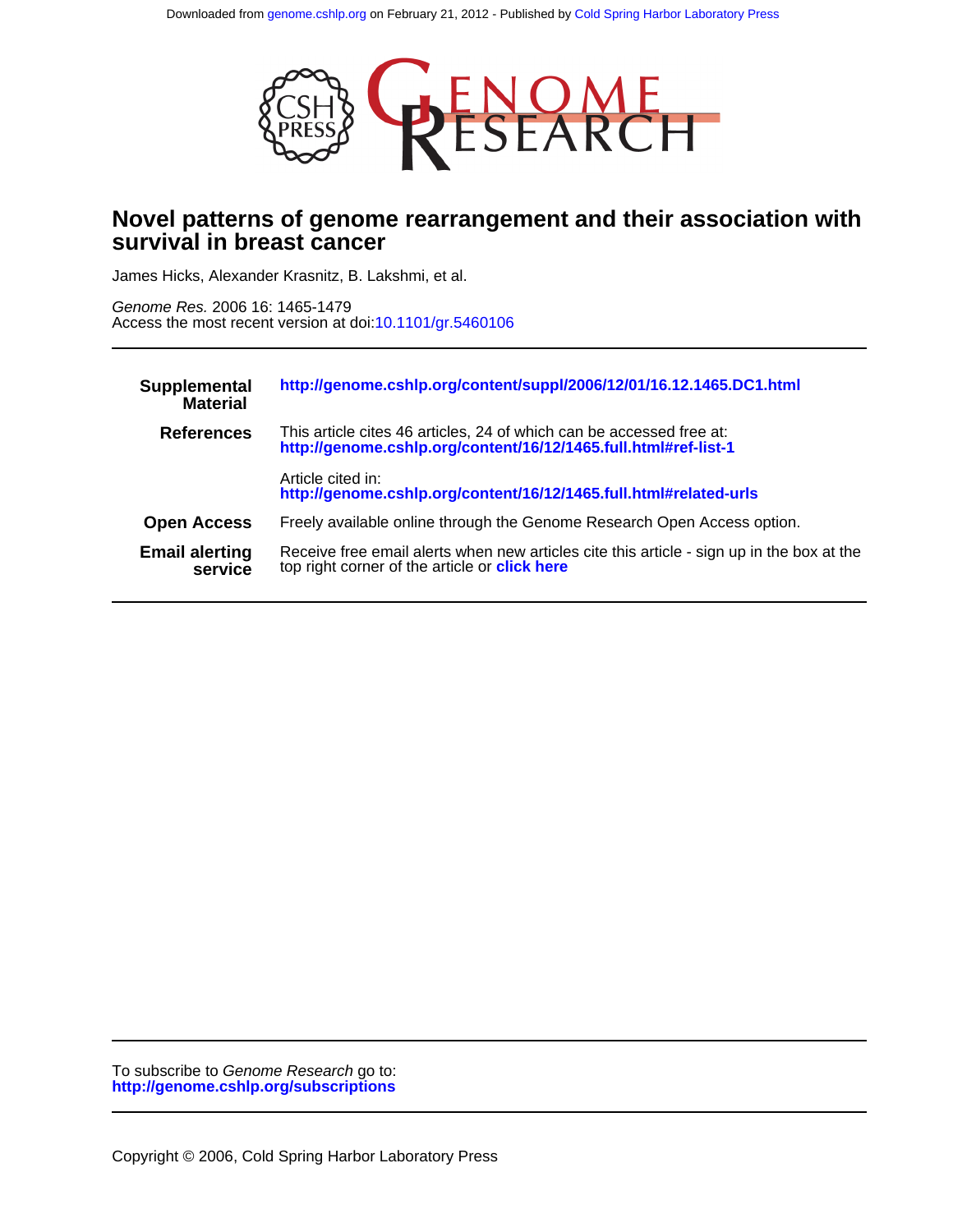**Letter**

# Novel patterns of genome rearrangement and their association with survival in breast cancer

James Hicks,<sup>1,10</sup> Alexander Krasnitz,<sup>1</sup> B. Lakshmi,<sup>1</sup> Nicholas E. Navin,<sup>1,2</sup> Michael Riggs,<sup>1</sup> Evan Leibu,<sup>1</sup> Diane Esposito,<sup>1</sup> Joan Alexander,<sup>1</sup> Jen Troge,<sup>1</sup> Vladimir Grubor,<sup>1</sup> Seungtai Yoon,<sup>1</sup> Michael Wigler,<sup>1</sup> Kenny Ye,<sup>9</sup> Anne-Lise Børresen-Dale,<sup>3,4</sup> Bjørn Naume,<sup>5</sup> Ellen Schlicting,<sup>6</sup> Larry Norton,<sup>7</sup> Torsten Hägerström,<sup>8</sup> Lambert Skoog,<sup>8</sup> Gert Auer,<sup>8</sup> Susanne Månér,<sup>8</sup> Pär Lundin,<sup>8</sup> and Anders Zetterberg<sup>8</sup>

*1 Cold Spring Harbor Laboratory, Cold Spring Harbor, New York 11724, USA; <sup>2</sup> Watson School of Biological Sciences, Cold Spring Harbor, New York 11724, USA; <sup>3</sup> Department of Genetics, Institute for Cancer Research, Rikshospitalet-Radiumhospitalet Medical Center, 0310 Oslo, Norway; <sup>4</sup> Faculty of Medicine, University of Oslo, 0316 Oslo, Norway; <sup>5</sup> The Cancer Clinic, Rikshospitalet-Radiumhospitalet Medical Center, 0310 Oslo, Norway; <sup>6</sup> Department of Surgery, Ullevål Univ. Hospital, 0407 Oslo, Norway; 7 Memorial Sloan-Kettering Cancer Center, New York, New York 10021, USA; <sup>8</sup> Karolinska Institutet, Department of* Oncology-Pathology, 171 76 Stockholm, Sweden; <sup>9</sup>Department of Epidemiology and Population Health, Albert Einstein College oi *Medicine, Bronx, New York 10461, USA*

Representational Oligonucleotide Microarray Analysis (ROMA) detects genomic amplifications and deletions with boundaries defined at a resolution of ∼50 kb. We have used this technique to examine 243 breast tumors from two separate studies for which detailed clinical data were available. The very high resolution of this technology has enabled us to identify three characteristic patterns of genomic copy number variation in diploid tumors and to measure correlations with patient survival. One of these patterns is characterized by multiple closely spaced amplicons, or "firestorms," limited to single chromosome arms. These multiple amplifications are highly correlated with aggressive disease and poor survival even when the rest of the genome is relatively quiet. Analysis of a selected subset of clinical material suggests that a simple genomic calculation, based on the number and proximity of genomic alterations, correlates with life-table estimates of the probability of overall survival in patients with primary breast cancer. Based on this sample, we generate the working hypothesis that copy number profiling might provide information useful in making clinical decisions, especially regarding the use or not of systemic therapies (hormonal therapy, chemotherapy), in the management of operable primary breast cancer with ostensibly good prognosis, for example, small, node-negative, hormone-receptor-positive diploid cases.

[Supplemental material is available online at www.genome.org and at http://roma.cshl.edu.]

As cancers evolve, their genomes undergo many alterations, including point mutations, rearrangements, deletions, and amplifications, which presumably alter the ability of the cancer cell to proliferate, survive, and spread in the host (Balmain et al. 2003; DePinho and Polyak 2004). An understanding of these changes will allow the design of more rational therapies and, by providing precise diagnostic criteria, allow fitting the correct therapy to each patient according to need. Primary breast cancers in particular exhibit a wide range of outcomes and degrees of benefit from systemic therapies, which are incompletely predicted by conventional clinical and clinico-pathological features. This is especially apparent in the case of small primaries without axillary lymph node involvement, which usually have a good prognosis but are sometimes associated with eventual metastatic dissemination and death.

Breast tumors have long been known to suffer multiple genomic rearrangements during their development, and thus it is reasonable to hypothesize that clinical heterogeneity may be

#### **10Corresponding author.**

**E-mail hicks@cshl.edu; fax (516) 367-8381.**

Article is online at http://www.genome.org/cgi/doi/10.1101/gr.5460106. Freely available online through the *Genome Research* Open Access option.

caused by the existence of genetically distinct subgroups. One common approach to the molecular characterization of breast cancer has been "expression profiling," measuring the entire transcriptome by microarray hybridization. Expression profiling has been very effective at revealing phenotypic subtypes of breast cancer and clinically useful diagnostic patterns of gene expression in tumors (Perou et al. 2000; Sorlie et al. 2001; Ahr et al. 2002; van't Veer et al. 2002; Sotiriou 2003; Paik et al. 2004). Expression profiling does not look directly at underlying genetic changes, and its dependence on RNA, a fragile molecule, creates some problems in standardization and cross-validation of microarray platforms. Moreover, variation in the physiological context of the cancer within the host, such as the proportion of normal stroma and the degree of inflammatory response, or the degree of hypoxia, as well as methods used for extraction and preservation of sample, are all potentially useful but confounding factors (Edén et al. 2004).

Direct analysis of the tumor genome provides an alternative and perhaps, complementary, means of comparing breast tumors by revealing the genetic events accumulated during tumor progression. We have begun a long-term genomic study of clinically well-defined sets of breast cancer patients with a high-resolution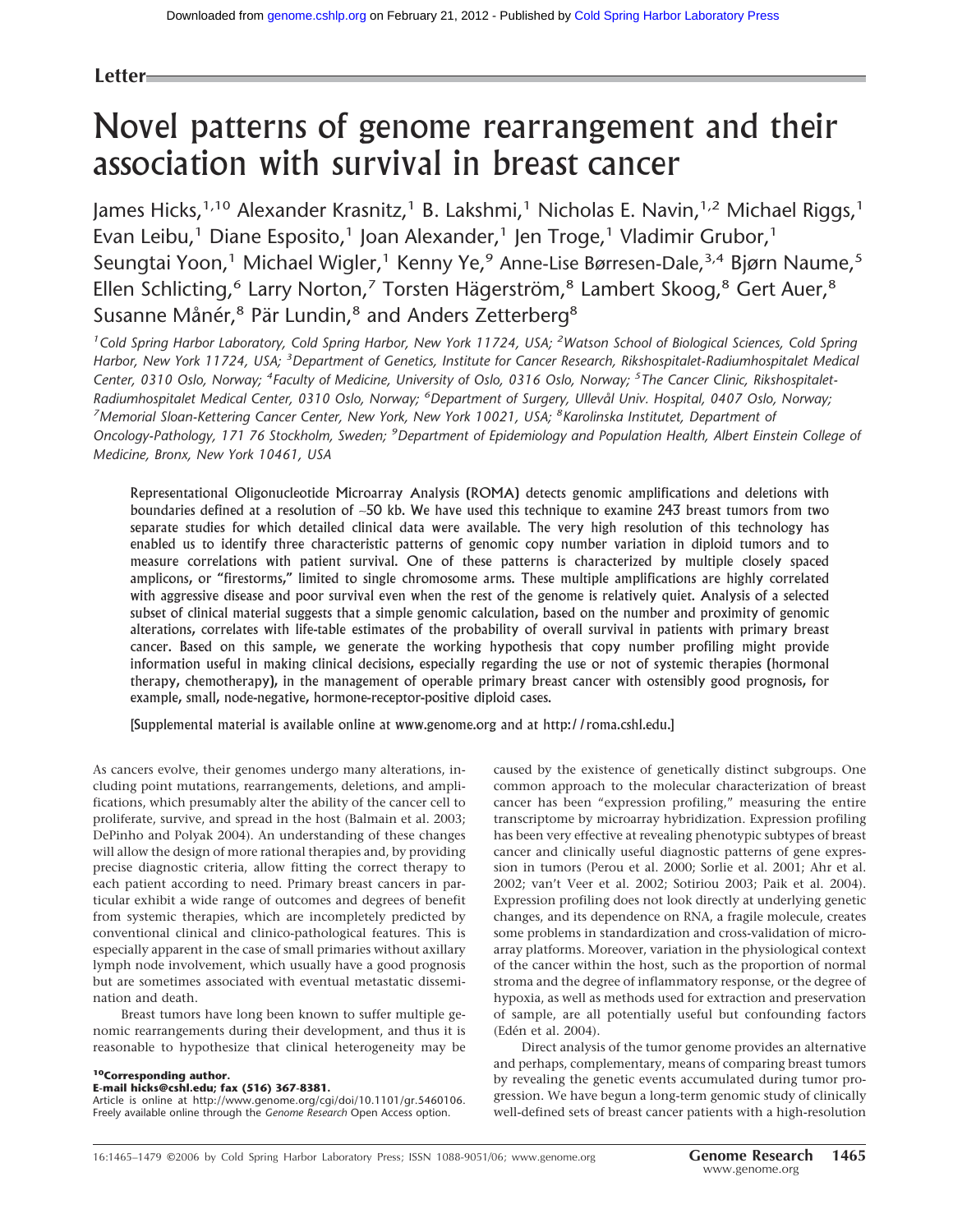microarray technique called Representational Oligonucleotide Microarray Analysis (ROMA) (Lucito et al. 2003). ROMA is based on the principle that noise in microarray hybridization can be significantly reduced by reducing the complexity of the labeled DNA target in the hybridization mix. In its present configuration, ROMA uses a "representation" of the genome created by PCR amplification of the smallest fragments of a BglII restriction digest. The representation contains <3% of the complexity of the normal human genome and is specifically matched with a unique microarray containing >83,000 oligonucleotide probes designed to pair with the amplified fragments. Coupled with an efficient edge-detection or segmentation algorithm, ROMA yields highly precise profiles of even closely spaced amplicons and deletions. At present, ROMA is capable of detecting the breakpoints of chromosomal events at a resolution of 50 kb. This study is intended to explore whether high resolution of the genetic events in tumors can form an additional basis for the clinical assessment of breast cancer.

The first global studies capable of resolving deletions and amplifications combined comparative genomic hybridization (CGH) and cytogenetics (Kallioniemi et al. 1992a,b,c), and this approach has been applied to breast tumors (Kallioniemi et al. 1994; Ried et al. 1997; Tirkkonen et al. 1998). Subsequently, microarray methods using CGH have increased resolution and reproducibility and improved throughput (Ried et al. 1995; Pollack et al. 2002; Albertson 2003; Lage et al. 2003). These published microarray studies have largely validated the results of cytogenetics CGH, but have not had sufficient resolution to significantly improve our knowledge of the role of genetic events in the etiology of disease, nor assist in the treatment of the patient. On the other hand, knowledge of specific genetic events, like amplification of *ERBB2*, as studied by fluorescence in situ hybridization (FISH) or Q-PCR, has been clinically useful (van de Vijver et al. 1987; Slamon et al. 1989; Menard et al. 2001). ROMA provides an extra measure of resolution in genomic analysis that might be useful in clinical evaluation, as well as delineating loci important in disease evolution.

We sought to determine whether there were features in the genomes of tumor cells that correlated with clinical outcome in a uniform population of women with "diploid" breast cancers. We chose this population because a significant number of cases culminate in death despite their clinical and histo-pathological parameters that would predict a favorable outcome. Our population of 99 diploid cancers drew from a bank at the Karolinska Institute (KI), and was comprised of long-term and short-term survivors who were similar for node status, grade, and size. For part of our analysis, we draw on additional studies in progress, one using 41 aneuploid (defined as >2n DNA content) (see Methods) cancers from KI, and the other using an additional 103 cancers from the Oslo Micrometastasis Study, Oslo, Norway (OMS). The latter set was not scored for ploidy and has only an average of 8 yr follow up and is included in this study only for comparison of overall frequency of events. The individual genome profiles from the KI data set but not the OMS data set are in the Supplemental material and at (http://roma.cshl.edu). The OMS data set will be posted as part of a second paper specifically dealing with that group. The makeup of these sample sets with respect to clinical parameters is summarized in Table 1.

Our studies demonstrate a striking similarity of genome profiles from two different study populations, as well as the commonality of affected loci in aneuploid and diploid cancers. Significantly, we observe a different genome profile between diploid tumors with good and poor outcome. The complexity and the number of events, captured in a mathematical measure, has led to our working hypothesis that genomic profiling may be useful for the molecular staging of breast cancer, and, when validated by further studies, may have implications for clinical practice.

### Results

The clinical makeup of the sample sets included in this study is summarized in Table 1. The KI tumor data set was assembled from a collection of >10,000 fresh frozen surgical tumor samples with detailed pathology profiles and long-term follow up. The patients in this study underwent surgery between 1987 and 1992 yielding follow-up data for survival of 15–18 yr. The sample set was assembled with the goal of studying a statistically significant population of otherwise rare outcomes, particularly diploid tumors that led to death within 7 yr, and aneuploid tumors with long-term survival (described in Methods). At the same time, the sample was balanced with respect to tumor size, grade, node involvement, and hormone receptor status. Treatment information is also available in the clinical table available in the Supplemental material; however, the sample set was not stratified according to treatment because the treatment groups are too fragmented to be significant. The Norwegian tumor set was selected from a trial previously described by Wiedswang et al. (2003) designed to identify markers associated with micrometastasis at the time of diagnosis (i.e., disseminating tumor cells in blood and bone marrow). The patients included in the study were recruited between 1995 and 1998, and fresh frozen tumors were available for a subset that was not selected for particular characteristics.

#### Processing individual cancer genomes

We examined all breast cancer genomes with ROMA, an arraybased hybridization method that uses genomic complexity reduction based on representations. In the present case, we per-

#### **Table 1. Distribution of patients and clinical parameters in the Swedish and Norwegian data sets**

| Karolinska Institutet, Sweden    | Total | Node<br>(pos/neq) | Median age at<br>diagnosis | Grade<br>1/11/111 | Size (mm)<br>$<$ 20/ $>$ 20 | P <sub>R<sup>a</sup></sub><br>$(+/-)$ | ER <sup>a</sup><br>$(+/-)$ | ERBB <sub>2</sub> b<br>amp/norm |
|----------------------------------|-------|-------------------|----------------------------|-------------------|-----------------------------|---------------------------------------|----------------------------|---------------------------------|
| Diploid (survival $>7$ yr)       | 60    | 28/31             | 52                         | 8/11/33           | 19/41                       | 41/9                                  | 43/7                       | 3/57                            |
| Diploid (survival $<$ 7 yr)      | 39    | 14/25             | 57                         | 3/12/16           | 11/25                       | 20/13                                 | 24/8                       | 9/30                            |
| Aneuploid                        | 41    | 28/13             | 49                         | 0/2/22            | 21/20                       | 14/19                                 | 25/10                      | 15/26                           |
| Oslo Micrometastasis Study (OMS) | 103   | 52/46             | 63                         | 10/50/41          | 44/55                       | 43/57                                 | 58/44                      | 27/76                           |

Numbers will not add up exactly because of partial information on certain individual cases.

<sup>a</sup>Progesterone (PR) and estrogen (ER) receptors measured by ligand binding; (pos) ≥0.5 fg/µg protein.<br><sup>b</sup>ERRR2 amplification scored by ROMA as segmented ratio >0.1 above baseline *ERBB2* amplification scored by ROMA as segmented ratio >0.1 above baseline.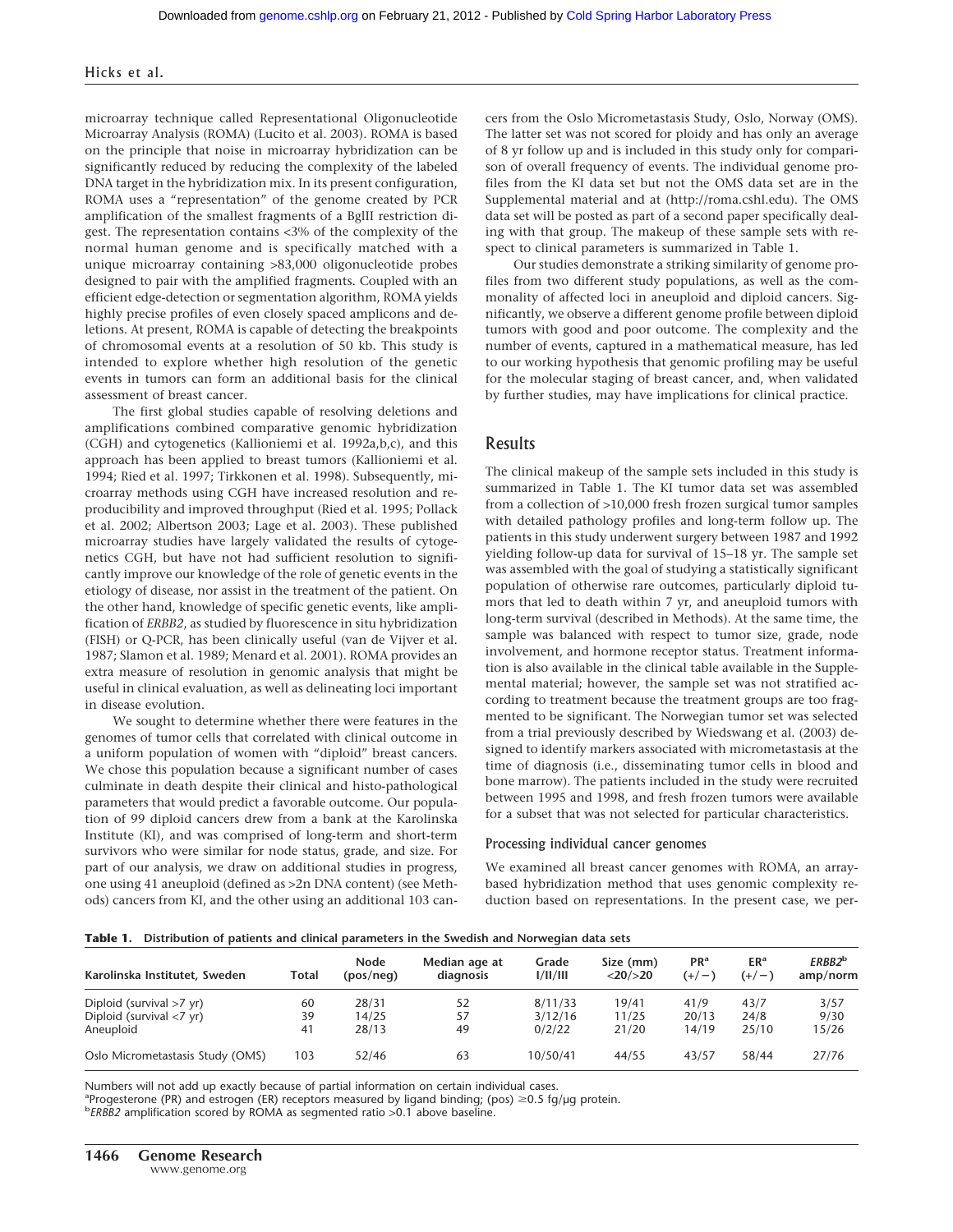formed comparative hybridization using BglII representations, and arrays of 85,000 oligonucleotide (50-mer) probes with a Poisson distribution throughout the genome and a mean interprobe distance of 35 kb (Lucito et al. 2003). In all cases, we compared tumor DNA from a patient to a standard unrelated male human genome. We performed hybridizations in duplicate with colorreversal, and data were rendered as normalized ratios of probe hybridization intensity of tumor to normal.

The normalized ratios are influenced by many factors, including the signal-to-noise characteristics that differ for each probe, sequence polymorphisms in the genomes that affect the BglII representation, DNA degradation of the sample, and other variation in reagents and protocols during the hybridization and scan. Statistical processing called "segmentation" identifies the most likely state for each block of probes, thus reducing the noise in the graphical presentation of the profile.

Within each raw ROMA profile, segmentation places consecutive probe intensity ratios into a series of distinct distributions, reflecting the alterations that occur when blocks of the genome are amplified, duplicated, or deleted. Several methods for segmentation have been published by us and others (Daruwala et al. 2004; Olshen et al. 2004), but in the present case, and in the interest of having very solid findings, we have used a

simplified method that recognizes distinct distributions of ratio based on minimization of variance and a Kolmogorov-Smirnov test with *P*-values set at  $10^{-5}$  (see Methods). All methods converge on roughly the same segmentation pattern, especially at the boundaries, or edges, of events, but the simplified method used herein does not consider short segments (sets of probes less than six). On average, the resolution of the edges of a gene copy number alteration event is ∼50 kb under our present conditions. We report each probe ratio as the mean of the medians of the ratios within the segment to which that probe belongs, producing a "segmented profile" of each cancer. Both raw ratios and segmented ratios are posted on our Web site. Events less than six probes in length are, of course, visible in the unsegmented data and can be segmented by other methods, such as Hidden Markov Models (HMM); however, these very narrow events do not affect the conclusions of this report and are excluded from the statistical analysis for simplicity.

Single nucleotide polymorphisms (SNPs), found in all profiles, are present in our methods that use restriction endonuclease-based representations. These are most often the result of sequence differences between sample and reference that alter the restriction sites used in the representation process. For purposes of this report, they merely contribute to noise and do not significantly affect segmentation. However, both rare copy number variants (CNVs) and more

prevalent copy number polymorphisms (CNPs) (Sebat et al. 2004) will be present in any high-resolution copy number scan, regardless of method, when comparing one person to another. All of our tumor profiles are obtained by comparison to an unrelated standard normal male. If these CNPs and CNVs are not masked, analysis could mistake either for a cancer lesion. We have compiled a list of common CNPs and rare CNVs by profiling healthy cells from 482 individuals, and we used these to mask the "normal" CNPs in our tumor profiles as described in Methods, yielding a "masked segmented profile." We post the masked segmented profiles in the Supplemental material. The collection of CNPs used for masking includes but is not limited to Scandinavian individuals and represents at most a few hundred probes being removed from consideration for segmentation in any sample. A CNP falling under a larger (cancer-related) event does not affect the segmentation of that event. Both the Kolmogorov-Smirnov segmentation software and the CNP masking algorithms are posted at http://roma.cshl.edu in the forms of scripts interpretable by R or S+ statistical analysis software.

The mean ratios within segments are not directly proportional to true copy number. The unknown proportion of "normal" stroma in the surgical biopsies, the potential for clonal variation, and nonspecific hybridization background signal all



**Figure 1.** Comparative frequency plots of amplification (*up*) and deletion (*down*) in various data sets. Frequency calculated on normalized, segmented ROMA profiles using a minimum of six consecutive probes identifying a segment with a minimum mean of 0.1 *above* (amplification) or *below* (deletion) baseline. Frequencies are plotted only for chromosomes 1–22. (*A*) Total Swedish data set (red) versus total Norwegian data set (blue). (*B*) Swedish diploid subset (blue) versus total Swedish aneuploid subset (red). (*C*) Swedish diploid 7-yr survivors (red) versus Swedish diploid 7-yr nonsurvivors (blue).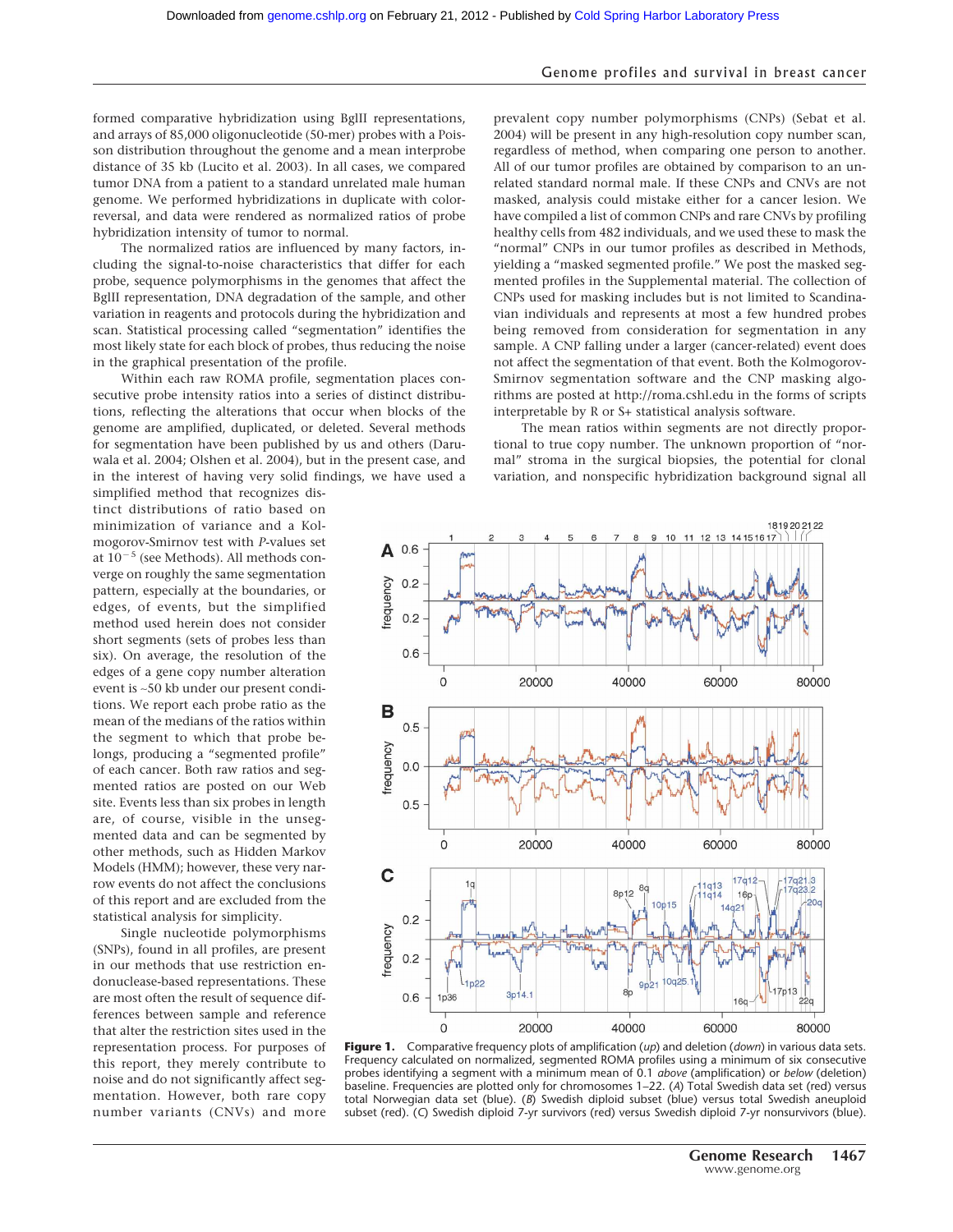contribute to a measured segment ratio below the actual copy number. Although ratios do not directly measure copy number, differences between the median ratios of segments do reflect differences in gene copy within a given experiment. This has been extensively validated by interphase FISH (see e.g., Fig. 3A,B below).

#### Event frequency plots in breast cancer and their correlation with outcome

Once all the individual profiles are accumulated, they can be examined and compared as subpopulations. A straightforward, albeit simplistic, view of genome alterations is the frequency plot, a measure at each probe of the frequency with which the probe is amplified or deleted above a threshold in the genome profiles of a set of cancers. To obtain an overview of breast cancer lesions, we show plots from the Swedish group, the Norwegian group, and for the combined set, plotting amplification frequencies as above the line and deletions below (Fig. 1A). Even at this crude view, it is evident that amplifications and deletions do not occur at random throughout the genome, and regions that are amplified tend not to be deleted, and vice versa. Many of the well-known loci known to be deleted or amplified, such as *TP53*, *CDKN2A*, *MYC*, *CCND1*, and *ERBB2*, are at or near the centers of frequently altered regions. Additionally, there are frequent "peaks" and "valleys" where none of the familiar suspects are found. The data are posted at our Web site, for detailed inspection by the interested reader.

The Swedish (combined aneuploid and diploid) and Norwegian breast cancers display similar frequency profiles, with slightly higher frequencies in the Norwegian set. This discrepancy is most likely explained by the high proportion of diploid cancers in the Swedish set. While the Norwegian set is sequential and unselected, the Swedish set is >70% pseudo-diploid, selected according to our working hypothesis that diploids would provide the most information about tumor development. When we compare the diploid to aneuploid Swedish cancers (Fig. 1B), we again observe similar profiles along with a similar difference in overall frequencies. This difference is not apparent when Swedish aneuploids are compared to the Norwegian group (data not shown). Thus the two cancer types, diploid and aneuploid, share the same loci of amplification and deletion.

The decreased frequency observed in the diploid set relative to the aneuploid set can be attributed to the presence of longterm survivors in the former group. Frequency plots comparing 7-yr (long-lived) survivors to those who do not survive as long (short-lived) is shown in Figure 1C. Clearly, designating a patient as a "survivor" or "nonsurvivor" at a specific time is not accurate in terms of the real progression of the disease. However, it is useful for understanding the relationship of disease progression to molecular events. We used 7 yr as a demarcation because it reflects the point at which the rate of death from cancer in the worst prognosis group drops to near zero. For the studies described in this paper, demarcation values between 7 yr and 10 yr can be used without changing the basic conclusions. It is quite apparent that there are fewer overall events, both amplifications and deletions, in the diploid survivors. Using 25 events as a divider, we obtain the most significant association of the long-lived versus the short-lived cancer patients, with a *P*-value of  $4.2 \times 10^{-4}$  by Fisher's exact test.

#### Patterns of genome profiles

Visual inspection of segmented profiles suggests that they come in three basic patterns (Fig. 2), which we present as qualitative heuristic tools for distinguishing apparently distinct processes of genomic rearrangement. The first profile pattern (Fig. 2A), which we call "simplex," has broad segments of duplication and deletion, usually comprising entire chromosomes or chromosome arms, with occasional isolated narrow peaks of amplification. Simplex tumors make up ∼60% of the diploid data set, while the rest fall into two distinct categories of "complex" patterns. One of these complex patterns is the "sawtooth" (Fig. 2B), characterized by many narrow segments of duplication and deletion, often alternating, more or less affecting all the chromosomes. Little of the genome remains at normal copy number, yet the events typically do not involve high copy number amplification. Note that the scale of the *y*-axis in Figure 2B is identical to that in Figure 2A. It should be further noted that the X-chromosome peak is often low in sawtooth profiles (e.g., WZ15 in Fig. 2B), indicating that the X chromosome is not exempt from frequent loss in these tumors.

The third pattern (Fig. 2C) resembles the simplex type except that the cancers contain at least one localized region of clustered, relatively narrow peaks of amplification, with each cluster confined to a single chromosome arm. We denote these clusters by the descriptive term "firestorms" because we believe that the clustering of multiple amplicons on single chromosome arms reflects a concerted mechanism of repeated recombination on that arm rather than a series of independent amplification events. The high copy number of these amplicons is reflected in the scale of the *y*-axis in Figure 2C.

The two complex patterns, firestorm (25%) and sawtooth (5%), make up ∼30% of the diploid tumors in this data set. We cannot perfectly classify all profiles with this system, but the patterns appear to represent genomic lesions resulting from distinctly different mechanisms, and more than one mechanism may be operant to varying degrees within any given tumor.

A fourth type is the "flat" profile, in which we observe no clear amplifications or deletions other than copy number polymorphisms and single probe events, as discussed above, and the expected difference in the sex chromosomes. These examples are few in number (14/140) and are not presented graphically here. Some may result from the analysis of biopsies comprised mostly of stroma, or some may comprise a clinically relevant set of cancers with no detectable amplifications or deletions. Performing the analyses described in this paper with or without these flat profiles does not alter our conclusions; hence, we include them in the analyses presented here.

#### Firestorms

We used interphase FISH to validate that segmentation is not an artifact of ROMA or statistical processing of ROMA data. Either BAC clones or probes created by primer amplification were labeled and hybridized to preparations of the same frozen tumor specimens profiled by ROMA (Methods). Probes were selected from 33 loci representing both peaks and valleys in the ROMA profile. In each case, the segmentation values were confirmed by FISH. We show here representative instances of these data for the complex pattern of amplification we call "firestorms."

Firestorms are represented in ROMA profiles as clustered narrow peaks of elevated copy number. The pattern is limited to one or a few chromosome arms in each tumor, with the remainder of the genome remaining more or less quiet, often indistinguishable from the simplex pattern. The individual amplicons in these firestorms are separated by segments that are not amplified,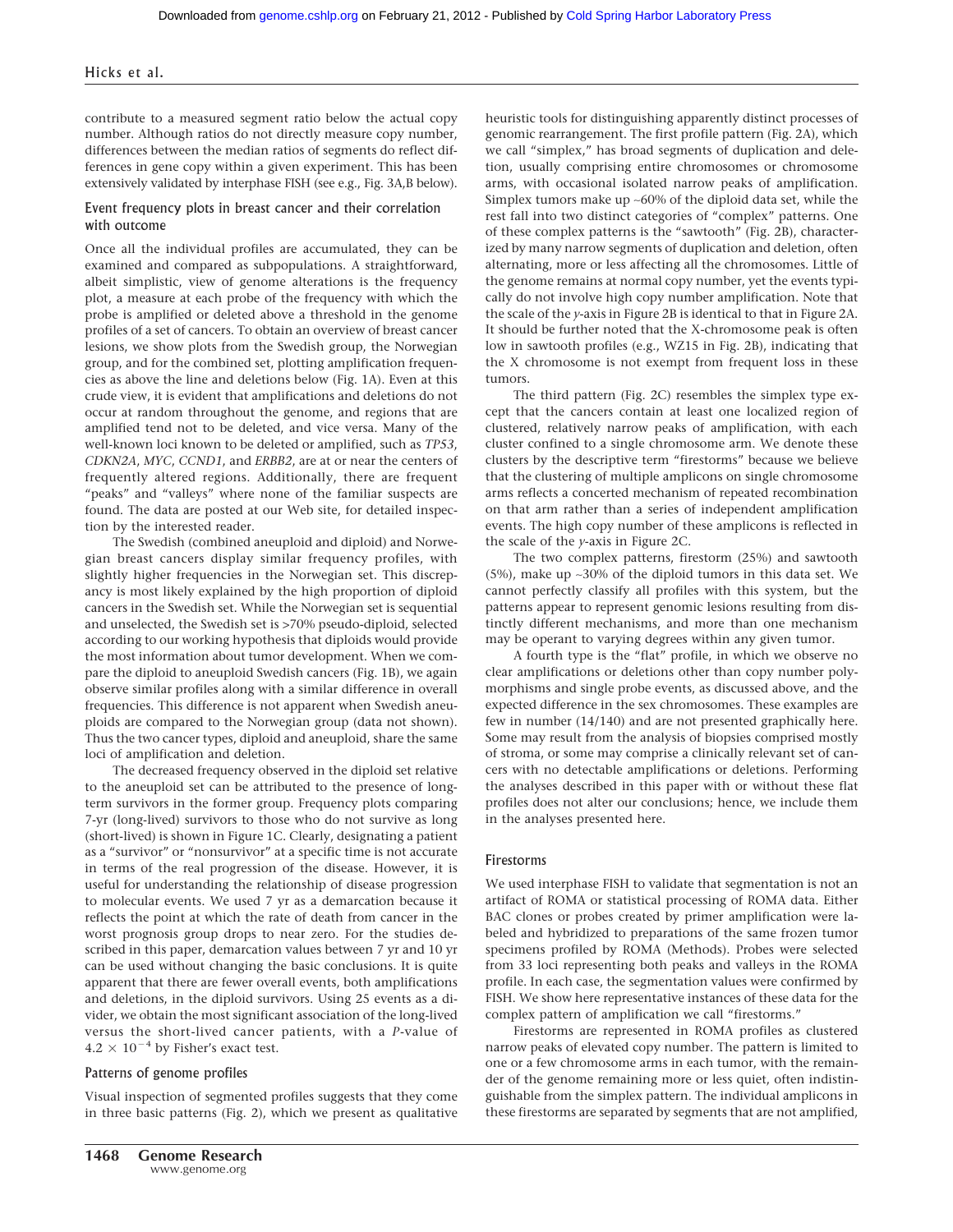

Genome profiles and survival in breast cancer

**Figure 2.** Major types of tumor genomic profiles. Segmentation profiles for individual tumors representing each category: (*A*) simplex; (*B*) complex type I or sawtooth; (*C*) complex type II or firestorm. Scored events consist of a minimum of six consecutive probes in the same state. The *y*-axis displays the geometric mean value of two experiments on a log scale. Note that the scale of the amplifications in *C* is compressed relative to *A* and *B* owing to the high levels of amplification in firestorms. Chromosomes 1–22 plus X and Y are displayed in order from *left* to *right* according to probe position.

and are, in fact, often deleted, yielding a pattern of interdigitated amplification and LOH as shown for chromosome 8 (WZ11) in Figure 3A and chromosome 11q (WZ17) in Figure 3B. We infer from this that the phenomenon is a result of sequential replication and recombination events or breakage and rejoining events that occur on a particular chromosome arm rather than a general tendency toward amplification throughout the genome.

One might imagine that the individual peaks in a cluster arise from clonal subpopulations within the tumor. They do not. The FISH images of Figure 3 clearly indicate that amplifications at neighboring peaks of a cluster occur in the same cell. Moreover, they colocalize in the nucleus. In those cases in which a cell harbors two firestorms, each on different chromosomes, these too occur in the same cell, but individually segregate within the nucleus by chromosome arm, as shown in Figure 3C for *CCND1* (cyclin D1) on chromosome 11q and *ERBB2* (*HER-2/neu*) on 17q. A total of 18 BAC probes representing amplicons and intervening spaces were used in verifying the structure of chromosome 8 in WZ11 and 15 primer amplified probes were used for chromosome 11 in WZ17. Summary data for all probes are available in the Supplemental material.

Firestorms have been observed at least once on most chromosomes in the tumors we have analyzed, but certain arms clearly undergo this process more frequently (see Table 2). In particular, chromosomes 6, 8, 11, 17, and 20 are often affected, with 11q and 17q being the most frequently subject to these dramatic rearrangements. Within the latter, the loci containing *CCND1* on 11q and *ERBB2* on 17q are most frequently amplified and may "drive" the selection of the events. Chromosomes 6, 8, and 20 have a comparable frequency of firestorms, but the "drivers" for these events are less obvious. However, these potential "driver" genes are likely not to be the sole reason for the complex amplification patterns seen in firestorms. The other peaks in the firestorms are not randomly distributed. Each chromosome appears to undergo selective pressure to gain or lose specific regions as exemplified by the frequency plot of chromosome 17 shown in Figure 4. The histogram of amplification (blue) or deletion (red) for 27 Grade II and Grade III tumors exhibiting firestorms on chromosome 17 from both Scandinavian data sets shows distinct peaks and valleys when compared to the equivalent histogram for a set of tumors of equivalent grade but without chromosome 17 firestorms (black and gray histograms). As shown in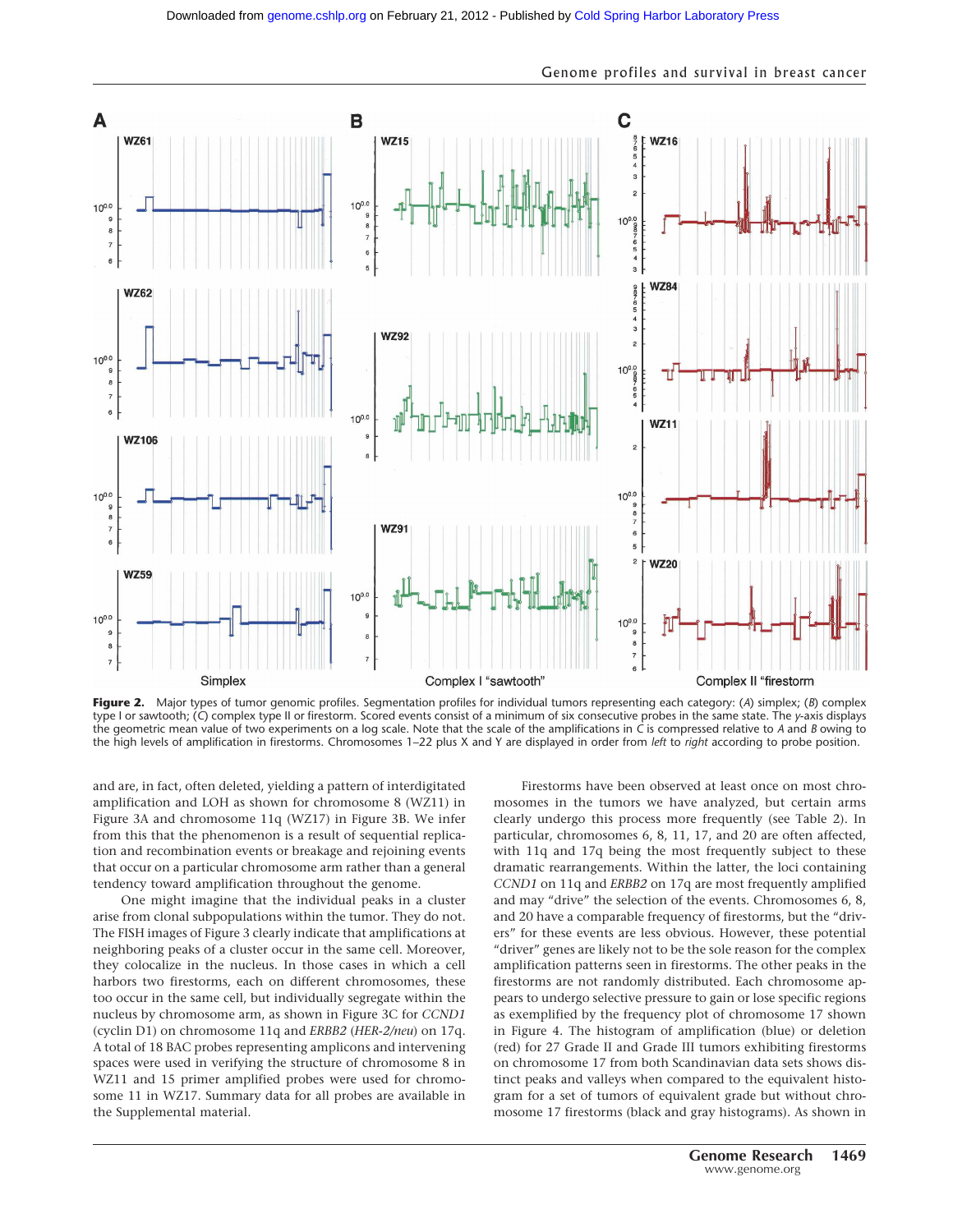Figure 4, there is a strong tendency for deletion of the distal p arm including *TP53* and for deletion of 17q21 including *BRCA1*. Conversely, there are at least four distinct peaks of highfrequency amplification on the long arm of 17 in addition to the peak containing *ERBB2*. As noted in the figure, several genes of interest for breast cancer are located near the epicenters of these peaks, including *TOB1* (transducer of *ERBB2*) and *BCAS3* (breast carcinoma amplified sequence). Furthermore, in contrast to accepted dogma (Jarvinen and Liu 2003), a fraction of the firestorms on 17q (5%–10%) do not include amplification of *ERBB2*, giving weight to the notion that other loci in the region may contribute to oncogenesis. In contrast, broad duplications and deletions are detectable in the non-firestorm subset, but they do not form clear peaks.

#### Frequently amplified and deleted loci

It is of interest to note the regions that are most frequently amplified or deleted in a large data set such as the one presented here. There is no single accepted algorithm for deciding which regions are of most interest, and the parameters used will depend on the goals of the individual researcher. In Table 3 we present the results of one such algorithm (see "Frequently Amplified and Deleted Loci" in Methods) that reflects a component of frequency at any locus plus a factor that gives weight to the inverse of the width of any given event. The latter is based on the rationale that narrow events centered on a given locus should carry more weight than a broad event that happens to encompass that locus. In the table, the relative value for each locus is shown in the Index column. Representative genes that have some potential relation to breast cancer are included for reference purposes, but we do not presume knowledge of the direct involvement of specific genes in tumorigenesis based on this analysis. While several specific amplicons have been reported previously for specific chromosomes, such as 11q (Ormandy et al. 2003) and the *ERBB2* region of 17q (Jarvinen and Liu 2003), we know of no other report cataloging a data set of comparable size and resolution permitting this level of detailed analysis. For example, Ormandy et al. (2003) report three narrow (<2 Mb) "core" amplicons in the 11q13 bands along with an independent 17-Mb amplicon spanning the other three. Our analysis yields roughly equivalent peaks of high significance (index value) at 11q13.3 and 13.4 in agreement with their data, along with at least 11 additional distinct peaks where repeated amplification events have occurred on that arm. A graphical version of this analysis is available in the Supplemental material.

#### Rearrangements in Grade I tumors

Tumors in which the cells maintain their differentiation as shown by histological examination are generally considered to be less aggressive and to have a good prognosis irrespective of migration to the lymph nodes. Ten examples of these so-called Grade I tumors were available from the Swedish samples and 13 from the Norwegian collection, including eight in which one or more nodes were affected. A single noninvasive DCIS (ductal carcinoma in situ) sample (MicMa245) was also present in the Norwegian set. All of the Swedish samples were medium to large tumors between 20 and 30 mm in size, while the Norwegian samples ranged from 0.5 to 25 mm.

Although the number of samples is small, the similarity in ROMA profiles among the 13 representative samples depicted in **Figure 3.** (Legend on next page)

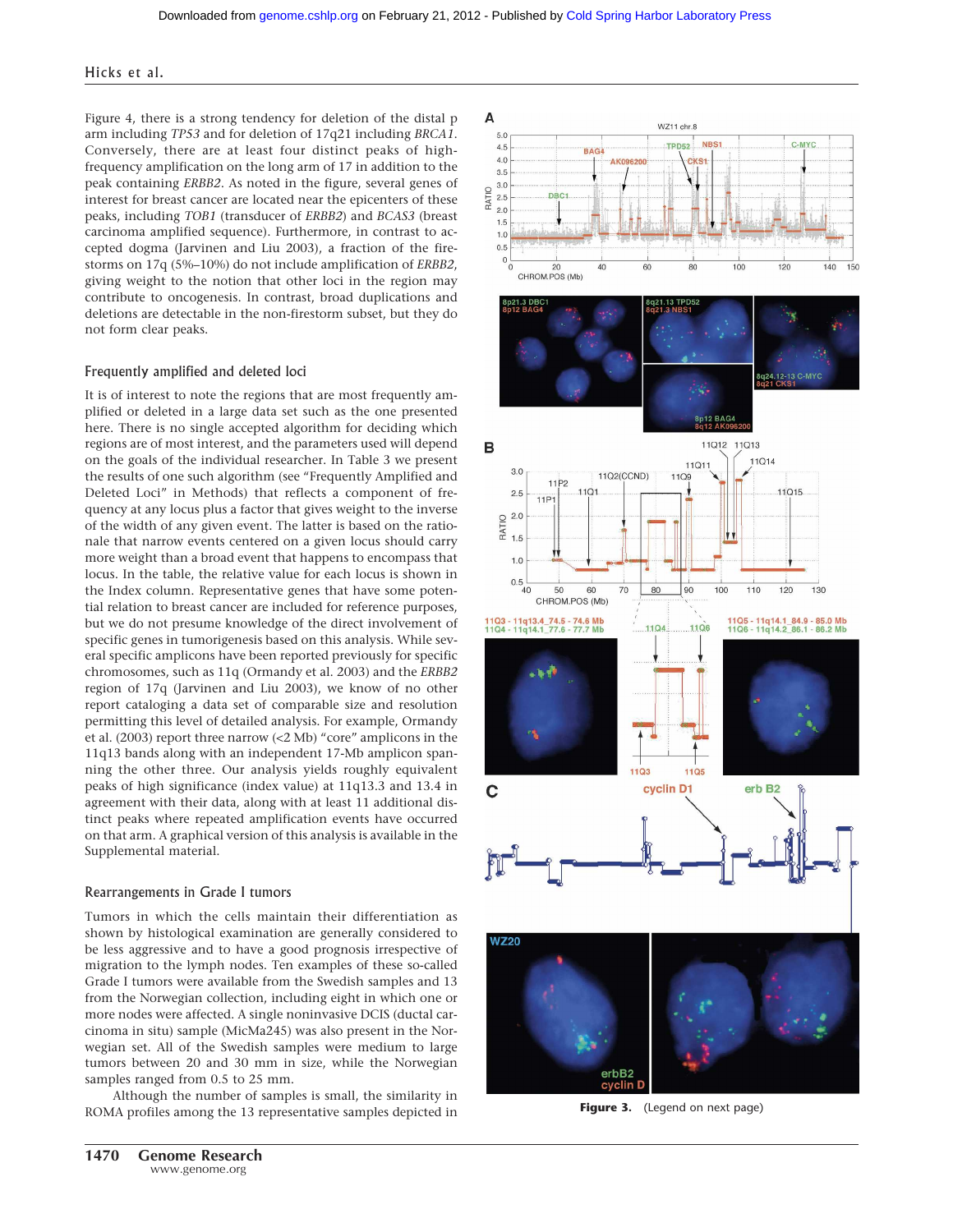| excluding X and Y |       |      |      |      |       |       |       |       |       |       |       |
|-------------------|-------|------|------|------|-------|-------|-------|-------|-------|-------|-------|
| chromosome arm    | 1p/q  | 2p/q | 3p/q | 4p/q | 5p/q  | 6p/q  | 7p/q  | 8p/q  | 9p/q  | 10p/q | 11p/q |
| Firestorms        | 2/3   | 0/3  | 0/1  | 0/0  | 2/0   | 3/8   | 1/1   | 6/8   | 0/0   | 0/3   | 1/16  |
| chromosome arm    | 12p/q | 13q  | 14q  | 15q  | 16p/q | 17p/q | 18p/q | 19p/q | 20p/q | 21q   | 22q   |
| Firestorms        | 3/3   | 4    |      | 4    | 0/1   | 0/16  | 0/0   | 3/3   | 1/7   | 0     | 0     |

**Table 2. Occurrence of firestorms in the complete Swedish tumor set including both aneuploids and diploids, by chromosome arm,**

Firestorms are defined as three segmented events of any width over a threshold ratio of 0.1 on a single arm.

Figure 5 is dramatic and may provide insight into some of the earliest events leading to invasive breast cancer. Four of the 23 Grade I samples yielded no detectable events (data not shown). Eighteen of the 19 tumors with any detectable events showed a characteristic rearrangement in chromosome 16 in which one copy of 16q appears to be deleted (assuming diploidy) and 16p is concomitantly duplicated. This rearrangement was also present in the DCIS sample (MicMa245 in Fig. 5B). The rearrangement of chromosome 16 is often coupled with either a converse rearrangement of the arms of chromosome 8 (8p deleted and 8q duplicated) or a duplication of the q arm of chromosome 1. All three of these events are seen in more highly rearranged breast cancer genomes such as those in Figure 2C and, in fact, are among the most common events by frequency in all samples (see Fig. 1B).

Grade I tumors generally display relatively few genomic events but rarely show more complex patterns of advanced simplex tumors (see MicMa171 in Fig. 5B), indicating that despite a strong correspondence, there is not a strict relation between genomic state and histological grade. MicMa171 has progressed to the point of achieving the common amplicons at 8p12 (Garcia et al. 2005) and 17q11.2, both of which are noted in Table 3. The sole Grade I tumor not showing rearrangement of 16p/q (WZ43 in Fig. 5B) exhibits a different pattern with rearrangements of chromosome 20q and deletion of 22q, indicating that the 16p/q rearrangement is not the only pathway to tumorigenesis. Although certain of these rearrangements contain obvious candidate driver genes such as the duplication of *MYC* on 8q24 or the loss of the cadherin (*CDH*) complex on 16q, the actual target genes remain the target of further study.

#### Relation of patterns to clinical outcome

On first inspection, the highly rearranged "sawtooth" and "firestorm" patterns appeared to correlate with shorter survival in the diploid tumors, presumably because selection of novel genetic combinations afforded the cancer cells the opportunity for accelerated recombination. We sought to confirm this observation by rigorous mathematical and statistical analysis. Using the total number of segments, or events, as a measure does not clearly distinguish a sample with a single firestorm from the simplex pattern with a similar number of events, but the effects of the firestorm on survival are clear. We chose a mathematical measure that would separate the sawtooth and firestorm patterns from the flat and simplex patterns by scoring the close-packed spacing of the firestorm events, while at the same time incorporating the total number of events. The sum of the reciprocals of the mean of lengths of all adjacent segment pairs accomplishes this goal:

$$
F = \sum_{i} \frac{2}{l_i^L + l_i^R} \tag{1}
$$

where *i* enumerates all the discontinuities with a magnitude above a numerical threshold of 0.1 in the segmented profile, and where  $l_i^R$  ( $l_i^L$ ) denotes the number of probes in the closest neighboring discontinuity on the right (left), or to a chromosome boundary, whichever is closer. We call this the "inverse adjacent segment length measure." This calculation is performed after masking for CNPs, and does not include the X or Y chromosomes. The measure works equally well if absolute position in the genome is substituted for probe number. Using this algorithm, the sawtooth patterns achieve a high *F* because of the sheer num-

**Figure 3.** Validation of peaks and valleys in ROMA profiles by interphase FISH. (*A*) Expanded ROMA profile of a firestorm on chromosome 8 in the diploid tumor WZ11. The graph shows the normalized raw data (gray) and segmented profile (red) along with the genes for which the probes shown in the FISH images were constructed. Several distinct conditions are exemplified in the images. First, the ROMA profile indicates that the 8p arm is deleted distal to the 8p12 cytoband yielding a single copy of *DBC1* (green), but >10 tightly clustered copies of *BAG4*, which is located in the frequently amplified 8p12 locus (Garcia et al. 2005). Tight clusters of multiple copies corresponding to ROMA peaks are also shown in the FISH images for *CKS1A*, *MYC*, *TPD52*, and the uncharacterized ORF AK096200. Note that the FISH signals corresponding to distinct loci cluster together irrespective of their distance on the same arm (*CKS1A*/*MYC*) or across the centromere (*BAG4*/AK096200). Finally, the spaces between ROMA peaks on 8q, exemplified by *NBN* (formerly known as *NBS1*), uniformly show two copies as indicated by the ROMA profile. (*B*) Expanded view of the centromere and 11q arm from diploid tumor WZ17 showing correspondence of the copy number as measured by FISH with the copy number predicted by the ROMA profile. The *y*-axis represents the segmented ratios of sample versus control. Chromosome position on the *x*-axis is in megabases according to Freeze 15 (April 2003) on the UCSC Genome Browser (Karolchik et al. 2003). FISH probes were amplified from primers identified from specific loci using PROBER software (Methods).The insert outlined in black is magnified to show specific details. Comparative data for the probes shown in black are not shown but are available on our Web site. In the boxed region, note that in the nonamplified regions the ROMA profile predicts two copies of the arm proximal to the leftmost amplification. Consistent with the profile, the FISH image shows two copies of probe 11Q3, with one of the spots located in the cluster along with the amplified copies. The amplicon to the *right* yields four copies by FISH (probe 11Q4). The ROMA profile for the amplicon represented by probe 11Q6 suggests that it is in a region in which the surrounding nonamplified portion of the arm is deleted. This arrangement is commonly observed in firestorms and is confirmed by the FISH image showing one pair of the loci 11q5 and 11Q6 together, representing the intact arm, and no copy of probe 11Q5 in the amplified cluster of spots for 11Q6. (*C*) Profile of tumor WZ19 in which two firestorms are observed on chromosomes 11q and 17q. In contrast to the overlapping clusters shown in *A*, amplifications on unrelated arms visualized using FISH probes for *CCND1* and *ERBB2* cluster independently in the nucleus.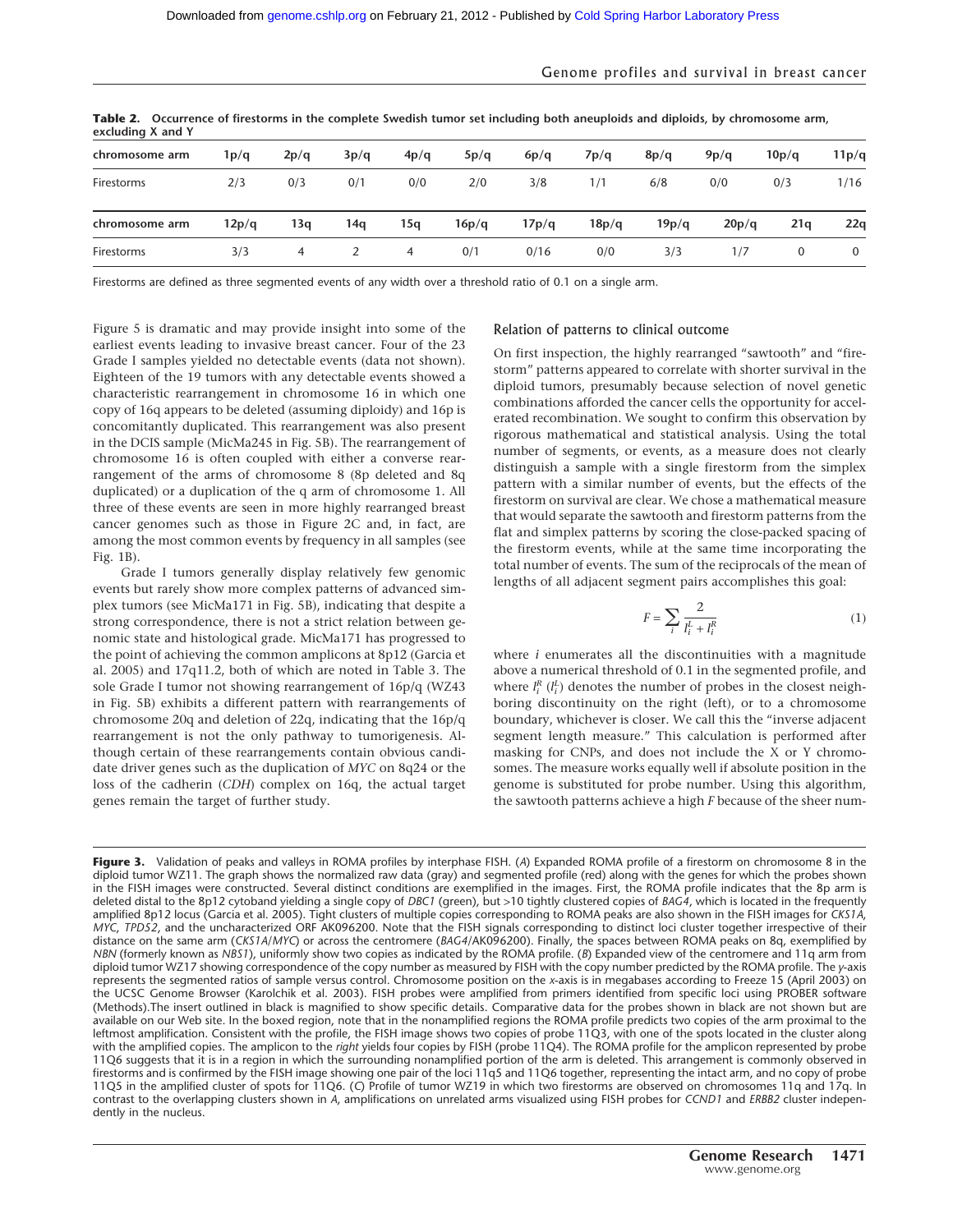

Figure 4. Frequency plots of amplification and deletions in tumors containing clustered amplifications (firestorms) on chromosome 17. Lines represent histograms of the number of events for each probe in segmented ROMA profiles over threshold as in Figure 1 for two subsets extracted from the combined Scandinavian data set. Blue and red lines represent amplifications and deletions, respectively, in the subset of 23 tumors containing firestorms on chromosome 17, each showing clear peaks (valleys) of activity. Black and gray lines represent equivalent events in a set of 53 tumors in which firestorms are not observed on chromosome 17.

ber of distributed events, while the firestorm patterns achieve high *F*-values even if only a single arm is affected because of the contribution of proximity (see WZ11 in Fig. 2C).

*F* is a robust measure separating the diploid cancers into two populations that have different survival rates. *F* ranges in value from zero to a maximum of ∼0.86 for the Swedish diploid group. For a range of values of *F*, from 0.08 to 0.1 we find both a significant and strong association between the discriminant value and survival beyond 7 yr. The optimum value for *F* separating by survival does not change appreciably when calculated for survival at 10 yr. As shown in Table 4, 0.08 and 0.09 yield the lowest *P*-values (2.8  $\times$   $10^{-7}$  and 5.9  $\times$   $10^{-7}$  by Fisher's exact test), with 0.09 showing the strongest association with the long-lived versus the short-lived cancer patients, with an odds ratio of 0.07. Analysis was performed using the fisher.test function in the R data analysis software, which computes an estimate of the odds ratio for a  $2\times2$  contingency table using the conditional maximum likelihood estimate. In contrast, the divider based solely on the number of events without regard to size or proximity has a lower significance, with a *P*-value of  $4.2 \times 10^{-4}$ .

A strong association between *F* and survival is also found using an alternative statistical procedure that makes no explicit reference either to a particular discriminant value of *F* or to a particular survival time threshold: We divide the Swedish diploid set into quartiles with respect to *F*, then apply a log-rank test for differences in survival in these four groups. The four groups are found to have different survival properties, with a *P*-value of 10<sup>-7</sup>. In Figure 6A, we display the Kaplan-Meier plots of survival for all Swedish diploids, with a range of discriminant values for *F* from 0.08 to 0.1. These plots show dramatically different rates of survival for tumors above or below the *F*-discriminant  $(F_d)$ . The discriminatory power of *F* with respect to survival is even more dramatic when node-positive and node-negative cases are plotted separately as in Figure 6B, using  $F = 0.09$ .

While we find association between *F* and survival, we find

no significant association between *F* and either tumor size, lymph node status, grade, or expression of the estrogen (ER) and progesterone (PR) receptors (see Table 4; Methods). In other words, *F* is an independent clinical parameter. This result does not imply that these other parameters do not predict disease recurrence, or that in a random accrual *F* would not associate with them. Rather, it reflects that our two groups of diploids, short-term and long-term survivors, were picked to be balanced for lymph node status, tumor size, and so forth, and that *F* has predictive value independent of these traditional clinical measures. We do find significant association between *F*, on the one hand, and age at diagnosis and amplifications of the *CCND1*, *MYC*, and *ERBB2* loci, on the other hand. However, as we show in the following, *F* retains its predictive value for survival after adjustment for the effects of these four factors.

To further study the effect of *F* on survival, we fit our data to a Cox proportional hazards model, starting with a 63-case subset of the Swedish diploid data set for which we have complete information on all the clinical parameters listed in Table 4. A clinical parameter is considered significant for survival if the corresponding *P*-value is below 0.05. As shown in Table 5, we perform several rounds of analysis, each time removing from consideration clinical parameters not found significant in the previous round. This reduction in the number of parameters, in turn, allows us to increase the data set for which the information on the remaining parameters is complete. As a result, we find that *F* and the age at diagnosis are the only covariates that remain statistically significant through all the rounds of analysis. A fit to the entire Swedish diploid data set gives 4.4 as a hazard ratio for *F*, adjusted for the age at diagnosis.

#### **Discussion**

To the best of our knowledge, this study represents the first large sample set of primary breast tumors profiled for copy number at a resolution of <50 kb, and using a set of probes designed specifically to cover the genome evenly without regard to gene position. Coupled with a segmentation algorithm that accurately reflects event boundaries, this design has allowed us to examine genome rearrangements in tumors at an unprecedented level of detail. At this resolution, narrow and closely spaced amplifications and deletions, some as narrow as 100 kb, are clearly distinguished, and can be validated as discrete events by interphase FISH.

Cataloging the events observed in these tumor sets has allowed us to create a high-resolution map of the regions most frequently affected in this collection of tumors as compiled in Table 3. Furthermore, examination of the ROMA patterns has led us to discern three distinct profile types, described as simplex, sawtooth, and firestorm, that provide insights into the natural history of tumor development and, moreover, provide prognostic and predictive information that may be of use in clinical practice.

#### ROMA profiles

Each of the three characteristic profiles shown by example in Figure 2 provides a different insight into the biology of primary breast tumors. Simplex profiles are characterized by multiple duplications and deletions of whole chromosomes or chromosome arms. Moreover, certain specific chromosome arm gains and losses are highly favored, and at least a subset appears in nearly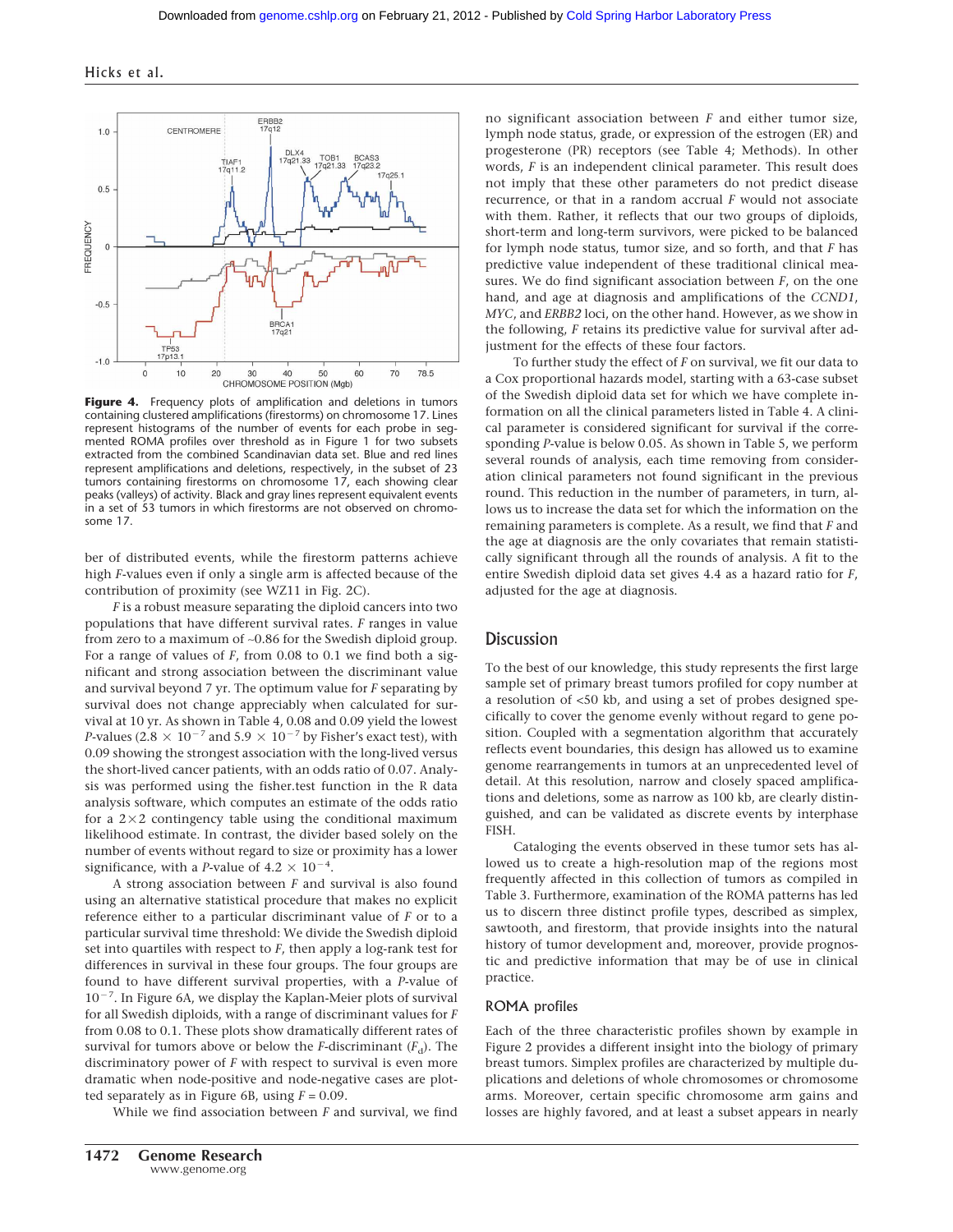all simplex tumors, even those low-grade tumors with less than three total events (Fig. 5). These lesions, all of which have been reported elsewhere by various methods (Kallioniemi et al. 1994; Ried et al. 1995; Tirkkonen et al. 1998; Pollack et al. 2002; Nessling et al. 2005), are duplication of 1q, 8q, and 16p, and deletion of 8p, 16q, and 22q. Each of these shows high frequency in the set of diploid tumors (Fig. 1B). Not all of the events occur together in the same tumor, and there is not enough data as yet to test whether there is any intrinsic order to the timing of their appearance. We do note, however, that the frequency of these specific changes remains constant when we compare tumors from surviving patients (or those with few events) with subsets of tumors that have poor survival (and many more total events) (Fig. 1B). One interpretation of these results is that in the early stages of tumor development, cells undergo a subset of these

specific gain or loss events as they give rise to proliferating clones. Subsequently, as these clones become less differentiated and gain potential to spread in the host, additional events accumulate. Thus it is reasonable to speculate that there are early and late genomic events that can be separated according to the degree of progression exhibited by the cancer.

Comparing Figure 2, A and C, it is apparent that the complex firestorm profiles display a spectrum of whole arm events reminiscent of the simplex profiles, but with the notable difference that certain chromosomes are covered almost completely with high copy number, closely spaced amplicons. We call these features firestorms because they must be the result of violent disruptions of at least one homolog, probably involving multiple rounds of breakage, copying, and rejoining to form chains of many copies (up to 30 copies in some cases, as measured by FISH). The copies apparently remain contiguous since in all cases tested, FISH results indicate that the copies fall in tight clusters within the nucleus.

Firestorms might arise through one or more previously characterized genetic mechanisms that have been previously characterized in cultured cells, such as breaks at fragile sites (Coquelle et al. 1997; Hellman et al. 2002) or recombination at pre-existing palindromic sites (Tanaka et al. 2005), perhaps by shortened telomeres. Initial joining of chromatids or chromosomes can lead to breakage-fusion-bridge (BFB) processes first described by McClintock (1938, 1941). The process of chromatid fusion and bridge formation is often seen in tumor cells (Gisselsson et al. 2000; Shuster et al. 2000) and has the potential to result in repeated rounds of segmental amplification while remaining limited to a

single arm as we have documented for firestorm events. This in itself might be a mechanism for genetic instability that augurs poor outcome, for example, by enabling the cancer cell to "search" locally for combinations of genes that by amplification or deletion promote resistance to natural controls on cell growth, invasion, or metastasis.

Finally, the alternative complex pattern, which we call sawtooth, demonstrates the operation of a path to complex genomic alteration distinct from that leading to firestorms. In contrast to firestorms, the sawtooth pattern consists of up to 30 duplication or deletion events, mostly involving chromosomal segments significantly broader than firestorm amplicons and distributed nearly evenly across the genome. Sawtooth profiles seldom show high copy number amplification as noted by the difference in the *y*-axis scale between Figure 2, A and B, versus Figure 2C. Sawtooth

**Table 3. Loci that undergo frequent amplification or deletion among members of the Swedish diploid tumor set**

| <b>Amplifications</b><br>Chr1: 142,883,026-145,311,463<br>q21.1<br>Various<br>0.05<br>Chr3: 157,052,165-157,422,481<br>q25.1<br><b>GMPS</b><br>0.11<br>Chr3: 197,059,401-199,326,099<br>q29<br>Various<br>0.03<br>0.06<br>Chr4: 9,799,463-10,002,778<br>p16.1<br>None<br>Chr5: 142,399-980,973<br>p15.33<br>Various<br>0.05<br>Chr6: 15,331,503-16,100,229<br>p22.3<br>0.07<br><i>ARID2</i><br>Chr6: 116,304,898-116,752,141<br>0.14<br>q22.1<br>FRK<br>Chr6: 144,141,338-144,778,980<br>PLAGL1<br>0.07<br>g24.2<br>0.07<br>Chr6: 151,805,890-152,531,243<br>q25.1<br>ESR1<br>Chr7: 54,880,176-56,021,876<br>p11.2<br>EGFR<br>0.07<br>Chr7: 81,363,861-81,906,266<br>q21.11<br>CACNA2D1<br>0.065<br>Chr8: 31,389,288-32,073,293<br>p12<br>0.06<br>NRG 1<br>GPR124<br>0.17<br>Chr8: 37,655,817-38,111,519<br>p12<br>Chr8: 48,351,903-48,797,073<br>q11.21<br>Unknown<br>0.10<br>Chr8: 56,119,985-57,277,665<br>q11.21<br>LYN<br>0.08<br>Chr8: 67,551,628-68,252,014<br>Various<br>0.08<br>q13.1<br>0.08<br>Chr8: 95,078,426-96,623,917<br>q22.1<br>CCNE <sub>2</sub><br>0.07<br>Chr8: 127,391,153-127,771,453<br>q24.21<br>FAM84B<br>Chr8: 128,345,346-129,528,851<br>MYC<br>0.06<br>q24.21<br>Chr8: 138,413,221-138,669,893<br>q24.23<br>None<br>0.10<br>Chr11: 50,335,199-56,087,807<br>p11.2<br>0.05<br>Olfactory receptors<br>Chr11: 56,481,254-56,801,992<br>q11.2<br>AGTRL1<br>0.08<br>Chr11: 57,968,971-58,155,437<br>q12.1<br>LPXN<br>0.13<br>Chr11: 68,970,345-69,253,791<br>q13.3<br>CCND <sub>1</sub><br>0.35<br>FGF3<br>0.40<br>Chr11: 69,301,635–69,776,764<br>q13.3<br>q13.4<br>RAB6A<br>0.10<br>Chr11: 73,028,223-73,740,133<br>Chr11: 77,019,036-77,608,921<br>q13.5<br>RSF1<br>0.19<br>Chr11: 78,852,218-79,294,501<br>q14.1<br>None<br>0.09<br>Chr11: 82,552,236-83,111,027<br>q14.1<br>DLG2<br>0.07<br>Chr11: 89,502,943-90,173,207<br>0.09<br>q14.3<br>Various<br>Chr11: 92,206,944-92,432,032<br>q21<br>FAT3<br>0.14<br>Chr11: 101,466,054-101,665,638<br>YAP1<br>0.10<br>q22.2<br>Chr11: 105,134,747-105,674,579<br>0.10<br>q22.3<br>Various<br>Chr11: 115,891,412-116,980,657<br>Various<br>0.05<br>q23.3<br>Chr16: 15,064,442-16,759,687<br>mir-484<br>p13.11<br>Various<br>0.10<br>0.12<br>Chr16: 32,082,910-33,715,287<br>p11.2<br>Various<br>Chr16: 59,205,171-59,350,595<br>q21<br>None<br>0.10<br>Chr17: 14,364,446-14,766,493<br>p12<br>Unknown<br>0.09 | Chromosome position          | Band  | Gene symbol | Index | miRNA |
|--------------------------------------------------------------------------------------------------------------------------------------------------------------------------------------------------------------------------------------------------------------------------------------------------------------------------------------------------------------------------------------------------------------------------------------------------------------------------------------------------------------------------------------------------------------------------------------------------------------------------------------------------------------------------------------------------------------------------------------------------------------------------------------------------------------------------------------------------------------------------------------------------------------------------------------------------------------------------------------------------------------------------------------------------------------------------------------------------------------------------------------------------------------------------------------------------------------------------------------------------------------------------------------------------------------------------------------------------------------------------------------------------------------------------------------------------------------------------------------------------------------------------------------------------------------------------------------------------------------------------------------------------------------------------------------------------------------------------------------------------------------------------------------------------------------------------------------------------------------------------------------------------------------------------------------------------------------------------------------------------------------------------------------------------------------------------------------------------------------------------------------------------------------------------------------------------------------------------------------------------------------------------------------------------------------------------------------------------------------------------------------|------------------------------|-------|-------------|-------|-------|
|                                                                                                                                                                                                                                                                                                                                                                                                                                                                                                                                                                                                                                                                                                                                                                                                                                                                                                                                                                                                                                                                                                                                                                                                                                                                                                                                                                                                                                                                                                                                                                                                                                                                                                                                                                                                                                                                                                                                                                                                                                                                                                                                                                                                                                                                                                                                                                                      |                              |       |             |       |       |
|                                                                                                                                                                                                                                                                                                                                                                                                                                                                                                                                                                                                                                                                                                                                                                                                                                                                                                                                                                                                                                                                                                                                                                                                                                                                                                                                                                                                                                                                                                                                                                                                                                                                                                                                                                                                                                                                                                                                                                                                                                                                                                                                                                                                                                                                                                                                                                                      |                              |       |             |       |       |
|                                                                                                                                                                                                                                                                                                                                                                                                                                                                                                                                                                                                                                                                                                                                                                                                                                                                                                                                                                                                                                                                                                                                                                                                                                                                                                                                                                                                                                                                                                                                                                                                                                                                                                                                                                                                                                                                                                                                                                                                                                                                                                                                                                                                                                                                                                                                                                                      |                              |       |             |       |       |
|                                                                                                                                                                                                                                                                                                                                                                                                                                                                                                                                                                                                                                                                                                                                                                                                                                                                                                                                                                                                                                                                                                                                                                                                                                                                                                                                                                                                                                                                                                                                                                                                                                                                                                                                                                                                                                                                                                                                                                                                                                                                                                                                                                                                                                                                                                                                                                                      |                              |       |             |       |       |
|                                                                                                                                                                                                                                                                                                                                                                                                                                                                                                                                                                                                                                                                                                                                                                                                                                                                                                                                                                                                                                                                                                                                                                                                                                                                                                                                                                                                                                                                                                                                                                                                                                                                                                                                                                                                                                                                                                                                                                                                                                                                                                                                                                                                                                                                                                                                                                                      |                              |       |             |       |       |
|                                                                                                                                                                                                                                                                                                                                                                                                                                                                                                                                                                                                                                                                                                                                                                                                                                                                                                                                                                                                                                                                                                                                                                                                                                                                                                                                                                                                                                                                                                                                                                                                                                                                                                                                                                                                                                                                                                                                                                                                                                                                                                                                                                                                                                                                                                                                                                                      |                              |       |             |       |       |
|                                                                                                                                                                                                                                                                                                                                                                                                                                                                                                                                                                                                                                                                                                                                                                                                                                                                                                                                                                                                                                                                                                                                                                                                                                                                                                                                                                                                                                                                                                                                                                                                                                                                                                                                                                                                                                                                                                                                                                                                                                                                                                                                                                                                                                                                                                                                                                                      |                              |       |             |       |       |
|                                                                                                                                                                                                                                                                                                                                                                                                                                                                                                                                                                                                                                                                                                                                                                                                                                                                                                                                                                                                                                                                                                                                                                                                                                                                                                                                                                                                                                                                                                                                                                                                                                                                                                                                                                                                                                                                                                                                                                                                                                                                                                                                                                                                                                                                                                                                                                                      |                              |       |             |       |       |
|                                                                                                                                                                                                                                                                                                                                                                                                                                                                                                                                                                                                                                                                                                                                                                                                                                                                                                                                                                                                                                                                                                                                                                                                                                                                                                                                                                                                                                                                                                                                                                                                                                                                                                                                                                                                                                                                                                                                                                                                                                                                                                                                                                                                                                                                                                                                                                                      |                              |       |             |       |       |
|                                                                                                                                                                                                                                                                                                                                                                                                                                                                                                                                                                                                                                                                                                                                                                                                                                                                                                                                                                                                                                                                                                                                                                                                                                                                                                                                                                                                                                                                                                                                                                                                                                                                                                                                                                                                                                                                                                                                                                                                                                                                                                                                                                                                                                                                                                                                                                                      |                              |       |             |       |       |
|                                                                                                                                                                                                                                                                                                                                                                                                                                                                                                                                                                                                                                                                                                                                                                                                                                                                                                                                                                                                                                                                                                                                                                                                                                                                                                                                                                                                                                                                                                                                                                                                                                                                                                                                                                                                                                                                                                                                                                                                                                                                                                                                                                                                                                                                                                                                                                                      |                              |       |             |       |       |
|                                                                                                                                                                                                                                                                                                                                                                                                                                                                                                                                                                                                                                                                                                                                                                                                                                                                                                                                                                                                                                                                                                                                                                                                                                                                                                                                                                                                                                                                                                                                                                                                                                                                                                                                                                                                                                                                                                                                                                                                                                                                                                                                                                                                                                                                                                                                                                                      |                              |       |             |       |       |
|                                                                                                                                                                                                                                                                                                                                                                                                                                                                                                                                                                                                                                                                                                                                                                                                                                                                                                                                                                                                                                                                                                                                                                                                                                                                                                                                                                                                                                                                                                                                                                                                                                                                                                                                                                                                                                                                                                                                                                                                                                                                                                                                                                                                                                                                                                                                                                                      |                              |       |             |       |       |
|                                                                                                                                                                                                                                                                                                                                                                                                                                                                                                                                                                                                                                                                                                                                                                                                                                                                                                                                                                                                                                                                                                                                                                                                                                                                                                                                                                                                                                                                                                                                                                                                                                                                                                                                                                                                                                                                                                                                                                                                                                                                                                                                                                                                                                                                                                                                                                                      |                              |       |             |       |       |
|                                                                                                                                                                                                                                                                                                                                                                                                                                                                                                                                                                                                                                                                                                                                                                                                                                                                                                                                                                                                                                                                                                                                                                                                                                                                                                                                                                                                                                                                                                                                                                                                                                                                                                                                                                                                                                                                                                                                                                                                                                                                                                                                                                                                                                                                                                                                                                                      |                              |       |             |       |       |
|                                                                                                                                                                                                                                                                                                                                                                                                                                                                                                                                                                                                                                                                                                                                                                                                                                                                                                                                                                                                                                                                                                                                                                                                                                                                                                                                                                                                                                                                                                                                                                                                                                                                                                                                                                                                                                                                                                                                                                                                                                                                                                                                                                                                                                                                                                                                                                                      |                              |       |             |       |       |
|                                                                                                                                                                                                                                                                                                                                                                                                                                                                                                                                                                                                                                                                                                                                                                                                                                                                                                                                                                                                                                                                                                                                                                                                                                                                                                                                                                                                                                                                                                                                                                                                                                                                                                                                                                                                                                                                                                                                                                                                                                                                                                                                                                                                                                                                                                                                                                                      |                              |       |             |       |       |
|                                                                                                                                                                                                                                                                                                                                                                                                                                                                                                                                                                                                                                                                                                                                                                                                                                                                                                                                                                                                                                                                                                                                                                                                                                                                                                                                                                                                                                                                                                                                                                                                                                                                                                                                                                                                                                                                                                                                                                                                                                                                                                                                                                                                                                                                                                                                                                                      |                              |       |             |       |       |
|                                                                                                                                                                                                                                                                                                                                                                                                                                                                                                                                                                                                                                                                                                                                                                                                                                                                                                                                                                                                                                                                                                                                                                                                                                                                                                                                                                                                                                                                                                                                                                                                                                                                                                                                                                                                                                                                                                                                                                                                                                                                                                                                                                                                                                                                                                                                                                                      |                              |       |             |       |       |
|                                                                                                                                                                                                                                                                                                                                                                                                                                                                                                                                                                                                                                                                                                                                                                                                                                                                                                                                                                                                                                                                                                                                                                                                                                                                                                                                                                                                                                                                                                                                                                                                                                                                                                                                                                                                                                                                                                                                                                                                                                                                                                                                                                                                                                                                                                                                                                                      |                              |       |             |       |       |
|                                                                                                                                                                                                                                                                                                                                                                                                                                                                                                                                                                                                                                                                                                                                                                                                                                                                                                                                                                                                                                                                                                                                                                                                                                                                                                                                                                                                                                                                                                                                                                                                                                                                                                                                                                                                                                                                                                                                                                                                                                                                                                                                                                                                                                                                                                                                                                                      |                              |       |             |       |       |
|                                                                                                                                                                                                                                                                                                                                                                                                                                                                                                                                                                                                                                                                                                                                                                                                                                                                                                                                                                                                                                                                                                                                                                                                                                                                                                                                                                                                                                                                                                                                                                                                                                                                                                                                                                                                                                                                                                                                                                                                                                                                                                                                                                                                                                                                                                                                                                                      |                              |       |             |       |       |
|                                                                                                                                                                                                                                                                                                                                                                                                                                                                                                                                                                                                                                                                                                                                                                                                                                                                                                                                                                                                                                                                                                                                                                                                                                                                                                                                                                                                                                                                                                                                                                                                                                                                                                                                                                                                                                                                                                                                                                                                                                                                                                                                                                                                                                                                                                                                                                                      |                              |       |             |       |       |
|                                                                                                                                                                                                                                                                                                                                                                                                                                                                                                                                                                                                                                                                                                                                                                                                                                                                                                                                                                                                                                                                                                                                                                                                                                                                                                                                                                                                                                                                                                                                                                                                                                                                                                                                                                                                                                                                                                                                                                                                                                                                                                                                                                                                                                                                                                                                                                                      |                              |       |             |       |       |
|                                                                                                                                                                                                                                                                                                                                                                                                                                                                                                                                                                                                                                                                                                                                                                                                                                                                                                                                                                                                                                                                                                                                                                                                                                                                                                                                                                                                                                                                                                                                                                                                                                                                                                                                                                                                                                                                                                                                                                                                                                                                                                                                                                                                                                                                                                                                                                                      |                              |       |             |       |       |
|                                                                                                                                                                                                                                                                                                                                                                                                                                                                                                                                                                                                                                                                                                                                                                                                                                                                                                                                                                                                                                                                                                                                                                                                                                                                                                                                                                                                                                                                                                                                                                                                                                                                                                                                                                                                                                                                                                                                                                                                                                                                                                                                                                                                                                                                                                                                                                                      |                              |       |             |       |       |
|                                                                                                                                                                                                                                                                                                                                                                                                                                                                                                                                                                                                                                                                                                                                                                                                                                                                                                                                                                                                                                                                                                                                                                                                                                                                                                                                                                                                                                                                                                                                                                                                                                                                                                                                                                                                                                                                                                                                                                                                                                                                                                                                                                                                                                                                                                                                                                                      |                              |       |             |       |       |
|                                                                                                                                                                                                                                                                                                                                                                                                                                                                                                                                                                                                                                                                                                                                                                                                                                                                                                                                                                                                                                                                                                                                                                                                                                                                                                                                                                                                                                                                                                                                                                                                                                                                                                                                                                                                                                                                                                                                                                                                                                                                                                                                                                                                                                                                                                                                                                                      |                              |       |             |       |       |
|                                                                                                                                                                                                                                                                                                                                                                                                                                                                                                                                                                                                                                                                                                                                                                                                                                                                                                                                                                                                                                                                                                                                                                                                                                                                                                                                                                                                                                                                                                                                                                                                                                                                                                                                                                                                                                                                                                                                                                                                                                                                                                                                                                                                                                                                                                                                                                                      |                              |       |             |       |       |
|                                                                                                                                                                                                                                                                                                                                                                                                                                                                                                                                                                                                                                                                                                                                                                                                                                                                                                                                                                                                                                                                                                                                                                                                                                                                                                                                                                                                                                                                                                                                                                                                                                                                                                                                                                                                                                                                                                                                                                                                                                                                                                                                                                                                                                                                                                                                                                                      |                              |       |             |       |       |
|                                                                                                                                                                                                                                                                                                                                                                                                                                                                                                                                                                                                                                                                                                                                                                                                                                                                                                                                                                                                                                                                                                                                                                                                                                                                                                                                                                                                                                                                                                                                                                                                                                                                                                                                                                                                                                                                                                                                                                                                                                                                                                                                                                                                                                                                                                                                                                                      |                              |       |             |       |       |
|                                                                                                                                                                                                                                                                                                                                                                                                                                                                                                                                                                                                                                                                                                                                                                                                                                                                                                                                                                                                                                                                                                                                                                                                                                                                                                                                                                                                                                                                                                                                                                                                                                                                                                                                                                                                                                                                                                                                                                                                                                                                                                                                                                                                                                                                                                                                                                                      |                              |       |             |       |       |
|                                                                                                                                                                                                                                                                                                                                                                                                                                                                                                                                                                                                                                                                                                                                                                                                                                                                                                                                                                                                                                                                                                                                                                                                                                                                                                                                                                                                                                                                                                                                                                                                                                                                                                                                                                                                                                                                                                                                                                                                                                                                                                                                                                                                                                                                                                                                                                                      |                              |       |             |       |       |
|                                                                                                                                                                                                                                                                                                                                                                                                                                                                                                                                                                                                                                                                                                                                                                                                                                                                                                                                                                                                                                                                                                                                                                                                                                                                                                                                                                                                                                                                                                                                                                                                                                                                                                                                                                                                                                                                                                                                                                                                                                                                                                                                                                                                                                                                                                                                                                                      |                              |       |             |       |       |
|                                                                                                                                                                                                                                                                                                                                                                                                                                                                                                                                                                                                                                                                                                                                                                                                                                                                                                                                                                                                                                                                                                                                                                                                                                                                                                                                                                                                                                                                                                                                                                                                                                                                                                                                                                                                                                                                                                                                                                                                                                                                                                                                                                                                                                                                                                                                                                                      |                              |       |             |       |       |
|                                                                                                                                                                                                                                                                                                                                                                                                                                                                                                                                                                                                                                                                                                                                                                                                                                                                                                                                                                                                                                                                                                                                                                                                                                                                                                                                                                                                                                                                                                                                                                                                                                                                                                                                                                                                                                                                                                                                                                                                                                                                                                                                                                                                                                                                                                                                                                                      |                              |       |             |       |       |
|                                                                                                                                                                                                                                                                                                                                                                                                                                                                                                                                                                                                                                                                                                                                                                                                                                                                                                                                                                                                                                                                                                                                                                                                                                                                                                                                                                                                                                                                                                                                                                                                                                                                                                                                                                                                                                                                                                                                                                                                                                                                                                                                                                                                                                                                                                                                                                                      |                              |       |             |       |       |
|                                                                                                                                                                                                                                                                                                                                                                                                                                                                                                                                                                                                                                                                                                                                                                                                                                                                                                                                                                                                                                                                                                                                                                                                                                                                                                                                                                                                                                                                                                                                                                                                                                                                                                                                                                                                                                                                                                                                                                                                                                                                                                                                                                                                                                                                                                                                                                                      |                              |       |             |       |       |
|                                                                                                                                                                                                                                                                                                                                                                                                                                                                                                                                                                                                                                                                                                                                                                                                                                                                                                                                                                                                                                                                                                                                                                                                                                                                                                                                                                                                                                                                                                                                                                                                                                                                                                                                                                                                                                                                                                                                                                                                                                                                                                                                                                                                                                                                                                                                                                                      | Chr17: 20,559,616-21,208,425 | p11.2 | MAP2K3      | 0.11  |       |
| Chr17: 26,949,618-27,884,440<br>0.10<br>q11.2<br>Various                                                                                                                                                                                                                                                                                                                                                                                                                                                                                                                                                                                                                                                                                                                                                                                                                                                                                                                                                                                                                                                                                                                                                                                                                                                                                                                                                                                                                                                                                                                                                                                                                                                                                                                                                                                                                                                                                                                                                                                                                                                                                                                                                                                                                                                                                                                             |                              |       |             |       |       |
| 0.18<br>Chr17: 34,786,206-35,245,713<br>q21.1<br>ERBB2                                                                                                                                                                                                                                                                                                                                                                                                                                                                                                                                                                                                                                                                                                                                                                                                                                                                                                                                                                                                                                                                                                                                                                                                                                                                                                                                                                                                                                                                                                                                                                                                                                                                                                                                                                                                                                                                                                                                                                                                                                                                                                                                                                                                                                                                                                                               |                              |       |             |       |       |
| 0.08<br>Chr17: 44,669,729–45,499,914<br>q21.32<br>Various                                                                                                                                                                                                                                                                                                                                                                                                                                                                                                                                                                                                                                                                                                                                                                                                                                                                                                                                                                                                                                                                                                                                                                                                                                                                                                                                                                                                                                                                                                                                                                                                                                                                                                                                                                                                                                                                                                                                                                                                                                                                                                                                                                                                                                                                                                                            |                              |       |             |       |       |
| Chr17: 55,947,700-56,583,137<br>0.10<br>q23.2<br>BCAS3                                                                                                                                                                                                                                                                                                                                                                                                                                                                                                                                                                                                                                                                                                                                                                                                                                                                                                                                                                                                                                                                                                                                                                                                                                                                                                                                                                                                                                                                                                                                                                                                                                                                                                                                                                                                                                                                                                                                                                                                                                                                                                                                                                                                                                                                                                                               |                              |       |             |       |       |
| Chr20: 51,026,986-51,790,932<br>C20orf17<br>0.09<br>q13.2                                                                                                                                                                                                                                                                                                                                                                                                                                                                                                                                                                                                                                                                                                                                                                                                                                                                                                                                                                                                                                                                                                                                                                                                                                                                                                                                                                                                                                                                                                                                                                                                                                                                                                                                                                                                                                                                                                                                                                                                                                                                                                                                                                                                                                                                                                                            |                              |       |             |       |       |
| Chr20: 53,727,067-54,179,752<br>CBLN4<br>0.10<br>q13.31                                                                                                                                                                                                                                                                                                                                                                                                                                                                                                                                                                                                                                                                                                                                                                                                                                                                                                                                                                                                                                                                                                                                                                                                                                                                                                                                                                                                                                                                                                                                                                                                                                                                                                                                                                                                                                                                                                                                                                                                                                                                                                                                                                                                                                                                                                                              |                              |       |             |       |       |
| Chr20: 59,642,719-60,188,470<br>q13.33<br>TAF4<br>0.14                                                                                                                                                                                                                                                                                                                                                                                                                                                                                                                                                                                                                                                                                                                                                                                                                                                                                                                                                                                                                                                                                                                                                                                                                                                                                                                                                                                                                                                                                                                                                                                                                                                                                                                                                                                                                                                                                                                                                                                                                                                                                                                                                                                                                                                                                                                               |                              |       |             |       |       |
| Chr20: 60,787,319-62,306,895<br>mir-124a-3<br>q13.33<br>Various<br>0.14                                                                                                                                                                                                                                                                                                                                                                                                                                                                                                                                                                                                                                                                                                                                                                                                                                                                                                                                                                                                                                                                                                                                                                                                                                                                                                                                                                                                                                                                                                                                                                                                                                                                                                                                                                                                                                                                                                                                                                                                                                                                                                                                                                                                                                                                                                              |                              |       |             |       |       |
| Chr21: 44,323,591-46,865,905<br>q22.3<br>Various<br>0.06                                                                                                                                                                                                                                                                                                                                                                                                                                                                                                                                                                                                                                                                                                                                                                                                                                                                                                                                                                                                                                                                                                                                                                                                                                                                                                                                                                                                                                                                                                                                                                                                                                                                                                                                                                                                                                                                                                                                                                                                                                                                                                                                                                                                                                                                                                                             |                              |       |             |       |       |

*(continued)*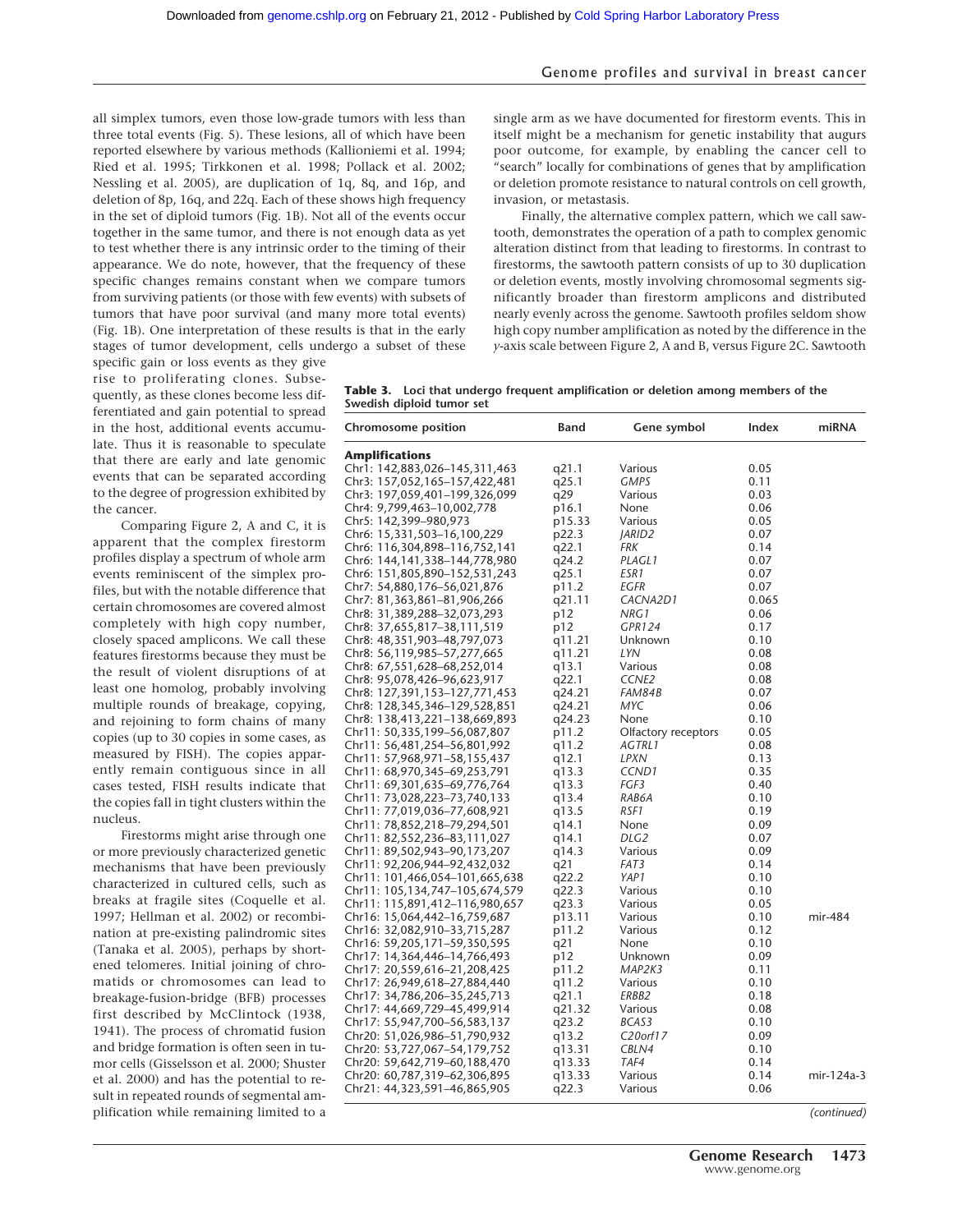profiles, like firestorms, are associated with a poor prognosis, but their relatively high *F* index comes from the sheer number of events rather than the close spacing of the amplicons in firestorms. Taken together, these differences indicate that a genome-wide instability has been established in these tumors, perhaps distinguishing a distinct ontogeny and pathway toward metastasis.

#### The "Firestorm Index"

The high resolution of the ROMA technique along with our segmentation algorithm has enabled us to visualize narrow and closely spaced chromosomal rearrangements, in particular, those that make up the complex firestorm patterns. The validity of the amplicon assignments, and hence of the Kolmogorov-Smirnov methodology, has been validated by FISH in all cases tested. Coupled with the long-term survival and ploidy data available for the Swedish data set, we derived a working hypothesis consistent with previously reported work (Al-Kuraya et al. 2004; Loo et al. 2004) that complexity of rearrangement is a negative prognostic factor, but with the novel addition that the closely spaced events in firestorms make a disproportionately large contribution to that prognosis.

We have, therefore, derived a molecular signature, *F*, that correlates with survival in a subset of tumors, namely, pseudodiploid tumors of patients from Scandinavia. The signature is a

#### **Table 3. Continued**

| Chromosome position            | <b>Band</b> | Gene symbol         | Index | miRNA           |
|--------------------------------|-------------|---------------------|-------|-----------------|
| <b>Deletions</b>               |             |                     |       |                 |
| Chr1: 13,706,706-14,067,130    | p36.21      | PRDM <sub>2</sub>   | 0.09  |                 |
| Chr1: 117,882,599-118,416,501  | p12         | WDR3                | 0.06  |                 |
| Chr1: 145,686,817-146,572,267  | q21.1       | Various             | 0.17  |                 |
| Chr3: 63,833,723-69,246,170    | p14.1       | Various             | 0.02  |                 |
| Chr3: 112,531,083-113,299,667  | q13.3       | Various             | 0.07  |                 |
| Chr4: 4,307-2,356,621          | p16.3       | Various             | 0.07  |                 |
| Chr5: 105,121,999-105,651,166  | q21.3       | None                | 0.07  |                 |
| Chr6: 108,995,171-109,511,112  | q21         | FOXO3A              | 0.08  |                 |
| Chr7: 153,286-2,760,544        | p22.3       | Various             | 0.08  |                 |
| Chr8: 6,644,897-7,789,182      | p23.1       | Various             | 0.07  |                 |
| Chr9: 21,534,743-22,602,390    | p21.3       | CDKN <sub>2</sub> A | 0.07  |                 |
| Chr11: 56,865,377-57,532,499   | q12.1       | CTNND1              | 0.08  | $mir-130a$      |
| Chr11: 71,383,633-71,895,665   | q13.5       | Various             | 0.07  |                 |
| Chr11: 84,354,772-84,783,036   | q14.1       | Unknown             | 0.07  |                 |
| Chr11: 117,818,491-119,647,340 | q23.3       | Various             | 0.05  |                 |
| Chr12: 129,600,721-132,216,957 | q24.33      | Various             | 0.04  |                 |
| Chr13: 31,797,266-33,180,891   | q13.1       | <b>BRCA2</b>        | 0.04  |                 |
| Chr13: 87,304,169-88,578,303   | q31.2       | None                | 0.04  |                 |
| Chr14: 18,212,915-19,603,016   | q11.1       | ACTBL1              | 0.07  |                 |
| Chr14: 93,367,136-94,452,890   | q32.13      | Various             | 0.05  |                 |
| Chr15: 89,220,113-89,661,514   | q26.1       | Various             | 0.06  |                 |
| Chr15: 99,340,489-100,206,128  | q26.3       | Various             | 0.05  |                 |
| Chr16: 59,364,195-60,612,397   | q21         | CDH8                | 0.07  |                 |
| Chr17: 6,584,338-9,759,236     | p13.1       | TP53                | 0.04  | mir-195,497,324 |
| Chr17: 11,490,353-12,494,377   | p12         | MAP2K4              | 0.06  |                 |
| Chr17: 14,864,271-16,460,839   | p12         | Various             | 0.06  |                 |
| Chr17: 56,600,423-57,012,081   | q23.2       | TBX2/TBX4           | 0.08  |                 |
| Chr17: 76,951,018-78,569,870   | q25.3       | Various             | 0.10  |                 |
| Chr18: 20,839,509-21,648,403   | p11.2       | Unknown             | 0.04  |                 |
| Chr19: 226,336-4,793,685       | p13.3       | Various             | 0.08  | $mir-7-3$       |
| Chr20: 14,024,068-15,010,799   | q12.1       | FLRT3               | 0.04  |                 |
| Chr22: 14,858,033-20,363,383   | q11.1       | Various             | 0.05  | mir-185,130b    |
| Chr22: 25,251,830-27,941,420   | q12.1       | CHEK2               | 0.05  |                 |
| Chr22: 31,255,407-32,147,191   | q12.3       | TIMP3               | 0.05  |                 |
| Chr22: 41,881,035-42,584,718   | q13.2       | SCUBE <sub>1</sub>  | 0.11  |                 |

The Index represents a relative measure that combines frequency and the inverse width of the amplicon or deletion (Methods). Loci in the table were selected to have an index of 0.05 or greater.

simply defined mathematical measure that incorporates two features of the genome copy number profile, namely, the number of distinguishable amplification and deletion segments, and the close packing of these segments. It is easy to imagine that the number of distinguishable events can serve as a marker for malignant "progression." A large number of events might reflect either an unstable genome, a cancer that has been growing for a longer time within the patient and hence has had more opportunity to metastasize, or a cancer that has undergone more selective events than a cancer with fewer "scars" in its genome. It is worth noting that even a single case of the clustered amplifications that we call firestorms appears to be a prognostic indicator of poor outcome.

Our preliminary analyses of this selected sample set indicate that prognoses in primary breast cancer, measured by the probability of overall survival, are correlated with the morphology of the gene copy number signature. Within the balanced group of our samples, the magnitude of the signature is independent of such established clinical markers as node status, histologic grade, and primary tumor size. Hence, it is reasonable to expect that the signature will contribute to the prediction of outcome, perhaps as suggested by our data—in combination with other known factors. A particularly valuable role for the signature may be in the estimation of survival for patients with ostensibly good prognosis, node-negative breast cancer, a group that may or may not

> benefit from systemic therapy. A clear potential application of such a measure is in the determination of prognosis, with a focus on the identification of patients with such excellent prognoses that systemic therapy is not required or, conversely, such poor prognoses—in spite of clinical measurements that might be misleading in this regard—that systemic treatment is absolutely indicated. For example, a patient with a small, estrogen-receptor-positive, nodenegative primary breast cancer—all factors that usually indicate a good prognosis—might have an especially poor prognosis as predicted by our method. Further work with unselected sample sets will, of course, be required to extend these findings beyond the working hypothesis stage.

#### Event mapping

We expect further gains in outcome prediction that uses knowledge of which individual loci are amplified or deleted in a specific cancer. Indeed, there are clearly loci, such as 1q, 8p and 8q, 16p and 16q, and 22q that are present in both outcome groups with almost equal frequency, and others, such as 1p12–13, 11q12 and 11q13, 9p, 10q, 17q, and 20q that are present predominantly in the cancers from patients with poor outcomes. We can improve the separation of the two groups in our own data set by adding rules that proscribe amplification or deletion at specific loci or combina-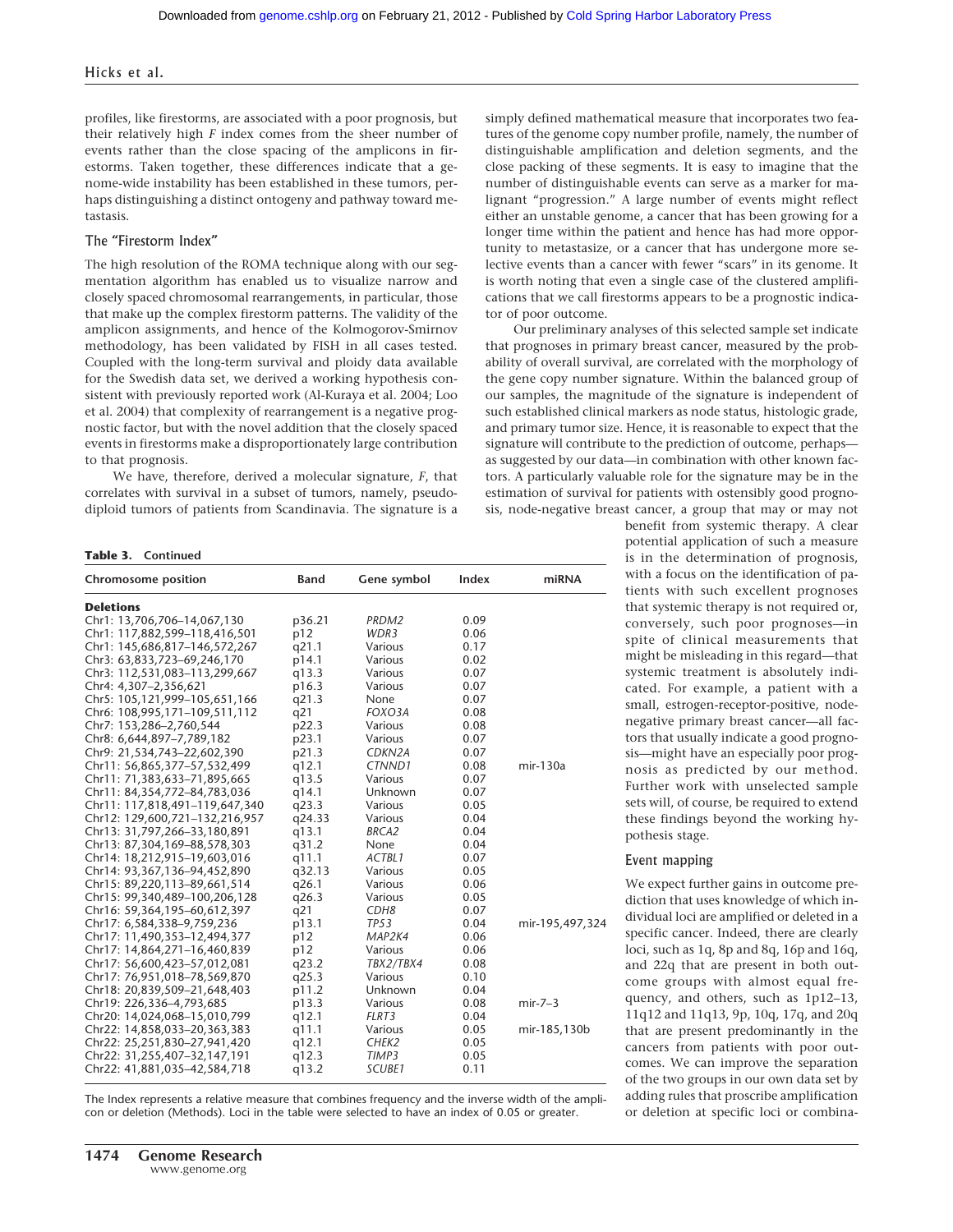

**Figure 5.** Comparison of Grade I and DCIS tumors by ROMA. Seqmented ROMA profiles of six node-positive (Fig. 5A) and seven nodenegative (Fig. 5B) Grade I or DCIS tumors, representing a total of 24 examples from the combined Swedish and Norwegian collections. Most frequent rearrangements are depicted in red.

tions of loci. However, despite exhaustive attempts, we could not convince ourselves that additional improvement in outcome prediction based on knowledge of specific loci was more than one would expect by chance, given overall event frequencies. The literature does contain many reports that specific amplifications or deletions correlate with poor prognosis (Berns et al. 1995; Jarvinen and Liu 2003; Al Kuraya et al. 2004; Chunder et al. 2004; Knoop et al. 2005; Madjd et al. 2005). While these reports may, indeed, be correct, they may also be a consequence of the larger picture, namely, that there are more lesions in "progressed" cancers. The copy numbers of specific genes may also be useful in

#### Genome profiles and survival in breast cancer

clinical decision-making, following the clear demonstration that *ERBB2* amplification—now determined by FISH—conveys both prognostic and therapeutic information. For example, patients with amplified *ERBB2*, as determined by FISH, are now treated with Herceptin. This determination can be made as well by ROMA or other methods for genome profiling, and such profiling may be more informative about which patients have amplifications and which benefit from such treatment. Other events in the genome can also indicate different choices of therapy. For example, two of the patients in our study exhibit amplification at the *EGFR* locus rather than *ERBB2*, and such patients might benefit from treatment with drugs targeted to that oncogene such as Tarceva. There are other such examples in the data set. More data than we now have will be needed to fully test a better outcome predictor model based on specific loci.

#### Scandinavian tumor sets

In the course of this study, and to gain a perspective, we have compared ROMA profiles from two independent sets of tumors from Sweden and Norway, and shown a basic similarity in the profiles independent of source or collection method. It is noteworthy that the diploid tumors with poor outcome show a very similar overall profile to the aneuploid tumors. Thus, whether or not the two classes of tumors, diploid and aneuploid, have different mechanisms for malignant genome evolution, a subset of loci recurred in amplifications and deletions in both types.

It is perhaps not surprising that the tumors from Swedish and Norwegian populations selected for this study have very similar frequency profiles, given the ethnic and environmental homogeneity in Scandinavia. It is unclear to us at the moment whether these populations will show similarity to other breast tumor sample sets. In any event, the ability to profile cancers from populations of restricted ethnicity and environment adds a new tool for those who wish to study the effects of genetics and environment on cancer. It will be of great interest to assess genome profiles of other geographically defined groups, with particular attention to the possibility of inherited patterns of disease susceptibility or gene–environment interactions.

#### Future directions

In this study, we have focused on a restricted question, the relationship between complex genomic rearrangements and tumor progression as determined by eventual outcome in breast cancer.

**Table 4. Association of clinical parameters with the** *F* **measure in the Swedish diploid subset**

| $F_{\rm d}$ value<br>Clinical parameter |                     | Discriminating principle               | P-value from Fisher's exact test | Odds ratio |  |
|-----------------------------------------|---------------------|----------------------------------------|----------------------------------|------------|--|
| 0.08                                    | Survival            | Above or below 7 yr                    | $2.8 \times 10^{-7}$             | 0.073      |  |
| 0.09                                    | Survival            | Above or below 7 yr                    | $5.9 \times 10^{-7}$             | 0.070      |  |
| 0.1                                     | Survival            | Above or below 7 yr                    | $8.2 \times 10^{-6}$             | 0.073      |  |
| 0.09                                    | Grade               | $2$ vs. $3$                            | 0.39                             | 0.58       |  |
| 0.09                                    | Node condition      | Negative or positive                   | 1.0                              | 0.96       |  |
| 0.09                                    | <b>Size</b>         | Smaller or larger than 29 mm           | 0.38                             | 0.62       |  |
| 0.09                                    | ER status           | Above or below 0.05 fg/µg protein      | 0.73                             | 0.77       |  |
| 0.09                                    | PR status           | Above or below 0.05 $fq/\mu q$ protein | 0.75                             | 0.70       |  |
| 0.09                                    | ERBB2 amplification | Above or below segment threshold       | 0.0010                           | 0.12       |  |
| 0.09                                    | CCND1 amplification | Above or below segment threshold       | $8.3 \times 10^{-4}$             | 0.11       |  |
| 0.09                                    | MYC amplification   | Above or below segment threshold       | 0.0020                           | 0.20       |  |
| 0.09                                    | Age at diagnosis    | Above or below 57 yr                   | 0.0066                           | 0.26       |  |
| 0.09                                    | Adjuvant therapy    | $-$ /+                                 | 0.44                             | 0.64       |  |
| 0.09                                    | Radiation therapy   | $-$ /+                                 | 1.0                              | 1.1        |  |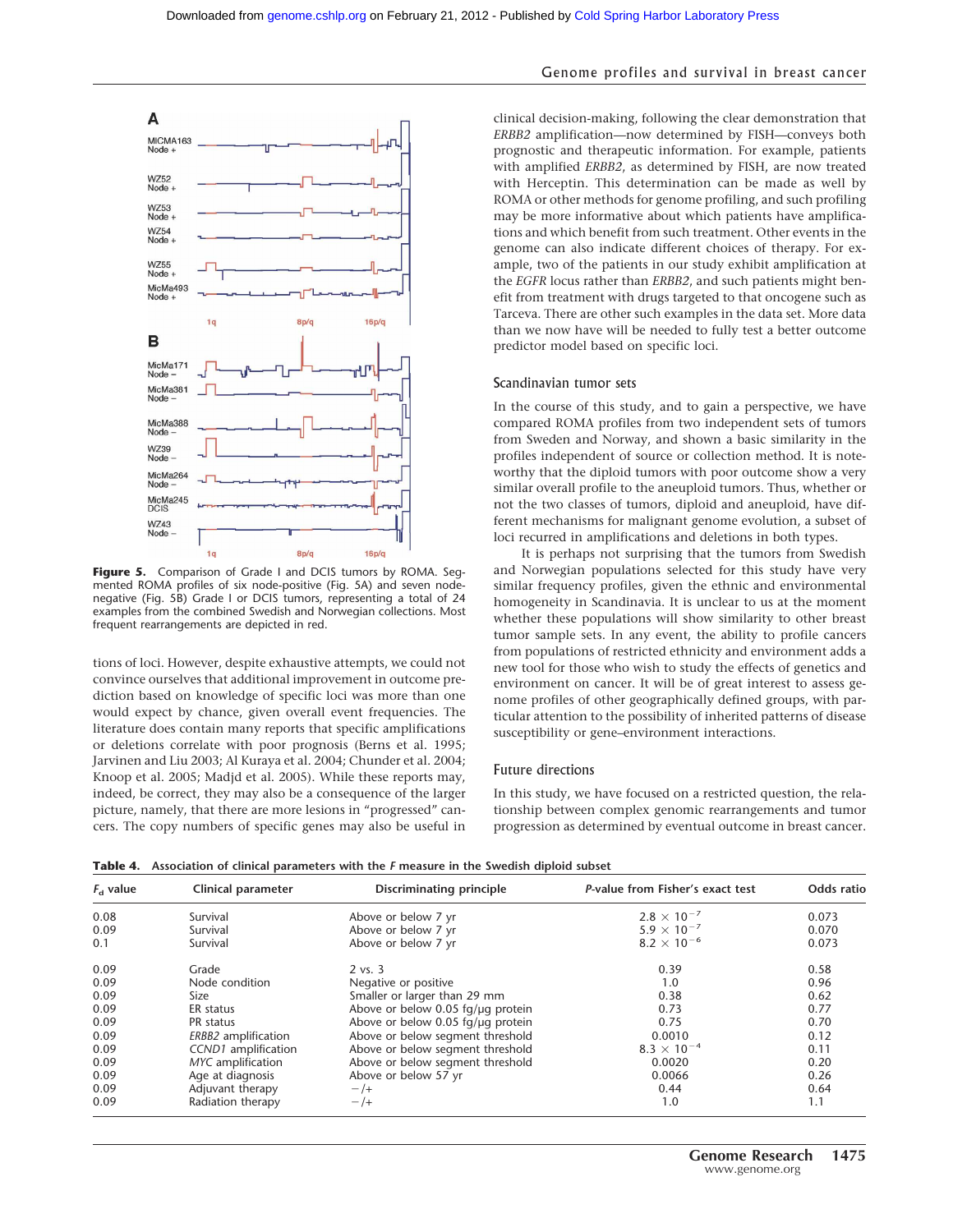

Figure 6. Kaplan-Meier plots of the Swedish diploid subset grouped according to the Firestorm Index (*F*). (*A*) Complete Swedish diploid data set grouped according to three different discriminator settings  $(F_d)$  of *F*:  $F_d$  = 0.08 (red);  $F_d$  = 0.09 (blue);  $F_d$  = 0.1 (green). (*B*) Swedish diploid data set separated into node-negative (red) and node-positive (blue) subsets with  $F_d$  set to 0.09.

There are many other interesting questions that we do not address in the present paper. We do not examine the related question of genomic and molecular markers for survival among aneuploid cancers. We have not analyzed what the collective profiles teach us about the location of candidate oncogenes and tumor suppressors. The latter is a deceptively complex problem that we will address subsequently. In the meantime, we post our genome profiles and associated data on our Web site (http:// roma.cshl.edu) for others to explore. It is evident from even superficial inspection that many recurrent events encompass known oncogenes (such as *ERBB2*, *CCND1*, *MYC*) and tumor suppressors (such as *CDKN2A* and *TP53*), but many do not, such as a commonly amplified and very narrow region at 8p12, for which the driver gene has not been definitively identified (marked with a probe for *BAG4* in Fig. 3A; Garcia et al. 2005). We are also currently analyzing the important question of whether certain lesions show covariance.

Finally, it is becoming clear through the identification of gene copy number alterations in tumors in numerous CGH studies, that there is likely to be a genetic pathway, albeit a complex one, at work in the evolution of tumors. As the collection of tumor genomic profiles increases and can be compared with

treatment regimes as well as patient outcomes, that prognostic information regarding clinical outcome will likely become apparent. Thus existence of some systematic organization to the genomic events in these tumors raises the intriguing possibility that we may soon be able to dissect the pathways that determine the bridge from noninvasive to invasive to metastatic cancer.

#### Methods

#### Patient samples

A total of 140 frozen tumor specimens was selected from the archives at the Cancer Center of the Karolinska Institute, Stockholm, Sweden. Samples in this particular data set were selected to

represent several distinct diagnostic categories in order to populate groups for comparison by FISH and ROMA. From a total of 5782 cases, analyzed for ploidy at the Division for Cellular and Molecular Pathology at the Karolinska Hospital at the time of primary diagnosis (1987–1991), 1601 pseudo-diploids were available with complete clinical information including ploidy, grade, node status, and clinical follow up for 14 to 18 yr. Of these, 4.0% or 64 cases were node-negative nonsurvivors at 7 yr, and 8.0% or 127 cases were node-positive nonsurvivors. Of these, 47 cases were locally available as frozen tissue and made up the group of node-negative and node-positive nonsurvivors. The diploid survivor group was selected from the remainder of the samples in order to match tumor size and grade.

From the Oslo Micrometastasis study (OMS) (Wiedswang et al. 2003), fresh frozen samples from the primary tumor from 103 cases were available for analyses by ROMA.

#### Clinical parameters

Status of the estrogen and progesterone receptors (ER, PR) was determined by ligand binding with a threshold value of >0.05 fg/µg DNA for classification as receptor positive for the Swedish samples. For the Norwegian samples, automatic immunostaining

| Clinical<br>parameter | Discriminating<br>principle         | (P)                | HR   | <b>CI</b>    | (P)                | HR  | <b>CI</b> | (P)  | HR  | <b>CI</b> | (P)    | HR  | <b>CI</b> |
|-----------------------|-------------------------------------|--------------------|------|--------------|--------------------|-----|-----------|------|-----|-----------|--------|-----|-----------|
|                       |                                     |                    |      |              |                    |     |           |      |     |           |        |     |           |
| F                     | Above or below 0.09                 | $5 \times 10^{-6}$ | 9.5  | 3.6:25.0     | $2 \times 10^{-6}$ | 8.4 | 3.5:20.3  | 6e-5 | 5.3 | 2.4:12.1  | $9e-7$ | 4.4 | 2.4:7.8   |
| AD                    | Above or below 57 yr                | $6 \times 10^{-3}$ | 3.0  | 1.4:6.7      | 0.02               | 2.3 | 1.2:4.5   | 0.04 | 2.3 | 1.1:5.0   | $7e-3$ | 2.2 | 1.2:3.8   |
| MYC amp.              | Above or below<br>segment threshold | 0.02               | 0.26 | $0.08 - 0.8$ | <b>NS</b>          |     |           |      |     |           |        |     |           |
| ER status             | $+/-$                               | <b>NS</b>          |      |              |                    |     |           |      |     |           |        |     |           |
| PR status             | $+/-$                               | <b>NS</b>          |      |              |                    |     |           |      |     |           |        |     |           |
| Size                  | Above or below<br>$29$ mm           | <b>NS</b>          |      |              |                    |     |           |      |     |           |        |     |           |
| Node condition        | $+/-$                               | <b>NS</b>          |      |              |                    |     |           |      |     |           |        |     |           |
| Grade                 | I, II, or III                       | <b>NS</b>          |      |              |                    |     |           |      |     |           |        |     |           |
| ERBB2 amp.            | Above or below<br>segment threshold | <b>NS</b>          |      |              |                    |     |           |      |     |           |        |     |           |
| CCND1 amp.            | Above or below<br>segment threshold | <b>NS</b>          |      |              |                    |     |           |      |     |           |        |     |           |

Discriminating values for AD and size were chosen to maximize their association with survival. (HR) Hazard Ratio; (CI) 95% confidence interval for HR; (NS) not significant. Columns 3 through 5: all the clinical parameters listed were used in the fit; columns 6 through 8: F, AD and MYC amp. were used in the fit; columns 9 through 14: F and AD were used in the fit. Results in columns 3 through 11 are based on a 63-case subset of the Swedish diploid set for which all the clinical parameters used were available. Results in columns 12 through 14 are based on the entire Swedish diploid set.

**Table 5. Multivariate analysis of clinical parameters shown in Table 3**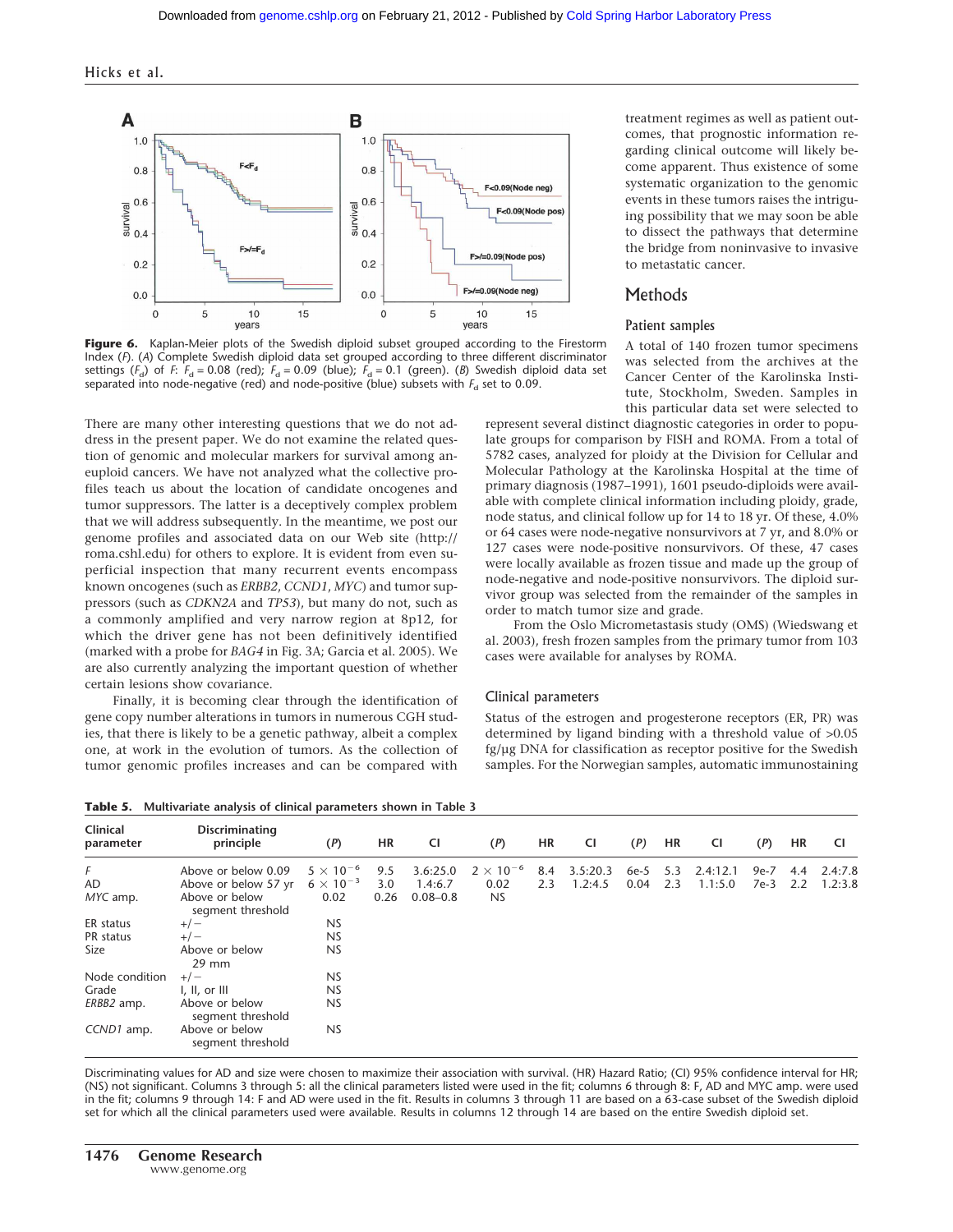was performed using mouse monoclonal antibodies against ER and PgR (clones 6F11 and 1A6, respectively; Novocastra). Immunopositivity was recorded if  $\geq 10\%$  of the tumor cell nuclei were immunostained. Amplification of the *ERBB2* gene was assessed by FISH on tissue microarray sections using the PathVysion HER-2 DNA Probe kit (Vysis Inc.).

## ROMA DNA microarray analysis

ROMA was performed on a high-density oligonucleotide array containing ∼85,000 features, manufactured by Nimblegen. Hybridization conditions and statistical analysis have been described previously (Lucito et al. 2003).

## Sample preparation, microarray hybridization, and image analysis

The preparation of genomic representations, labeling, and hybridization were performed as described previously (Lucito et al. 2003). Briefly, the complexity of the samples was reduced by making BglII genomic representations, consisting of small (200– 1200 bp) fragments amplified by adaptor-mediated PCR of genomic DNA (Sebat et al. 2004). For each experiment, two different samples were prepared in parallel. DNA samples (10 µg) were then labeled differentially with Cy5-dCTP or Cy3-dCTP using the Amersham-Pharmacia Megaprime labeling Kit, and hybridized in comparison to each other. Each experiment was hybridized in duplicate, where in one replicate, the Cy5 and Cy3 dyes were swapped (i.e., "color reversal"). Hybridizations consisted of 25 µL of hybridization solution (50% formamide,  $5 \times$  SSC, and 0.1% SDS) and 10 µL of labeled DNA. Samples were denatured in an MJ Research Tetrad for 5 min at 95°C, and then pre-annealed for 30 min at 37°C. This solution was then applied to the microarray and hybridized under a coverslip for 14–16 h at 42°C. After hybridization, slides were washed for 1 min in  $0.2\%$  SDS/ $0.2 \times$  SSC, 30 sec in 0.2  $\times$  SSC, and 30 sec in 0.05  $\times$  SSC. Slides were dried by centrifugation and scanned immediately. An Axon GenePix 4000B scanner was used setting the pixel size to 5 µm. GenePix Pro 4.0 software was used for quantitation of intensity for the arrays.

## Data processing

Array data were imported into S-PLUS for further analysis. Measured intensities without background subtraction were used to calculate ratios. Data were normalized using an intensity-based lowess curve fitting algorithm. Log ratio values obtained from color reversal experiments were averaged and displayed as presented in the figures.

## Statistics and segmentation algorithm

Segmentation views the probe ratio distribution as an ordered series of probe log ratios, placed in genome order, and breaks it into intervals each with a mean and a standard deviation. At the end of this process, the probe data, in genome order, is divided into segments (long and certain intervals), each segment and feature with its own mean and standard deviation, and each feature associated with a likelihood that the feature is not the result of chance clustering of probes with deviant ratios.

The ratio data are processed in three phases. In the first phase, we iteratively segment the log ratio data by minimizing variance, then test the segment boundaries by setting a very stringent Kolmogorov-Smirnov (K-S) *P*-value statistic for each segment relative to its neighboring segment ( $P = 10^{-5}$ ). No segment smaller than six probes in length is considered. In the second phase, we compute the "residual string" of segmented log ratio data, adjusting the mean and standard deviation of each

segment so that the residual string has a mean of 0 and a standard deviation of 1. "Outliers" are defined based on deviance within the population, and features are defined as clusters of outliers (at least two). In the third phase, the features are assigned likelihood. We determine a "deviance measure" for each feature that reflects its deviance from the remainder of the data string. We then, in effect, either randomize or model randomization of the residual string (i.e., look at the residual data in a randomized order) many times, and collect deviance measures of all features generated by purely random processes. After binning the features by their length and their deviance measure, we can determine the likelihood that a given feature with a given length and deviance measure would have been generated by random processes if the probe data were noise.

Statistical analysis of segmented data was performed using R and S+ statistical languages. In particular, the R Survival package was used for survival analysis.

## Masking of frequent CNPs

A large fraction of our collection of genome profiles are of a self–nonself type, that is, a cancer genome and a reference genome originate in different individuals. As a result, not all of the relative copy number variation in the cancer genome is due to cancer: Some of it reflects copy number polymorphisms (CNPs) present in the healthy genome of the affected individual. This noncancerous signal can potentially contaminate subsequent analysis and must be filtered out. To this end, we examine our collection of ROMA profiles derived from cancer-free genomes (∼500 cases in our most recent study). From that collection we determine the contiguous regions (here to be understood as series of consecutive ROMA probes) in the genome where CNP frequencies satisfy two conditions: (1) These frequencies are higher than certain  $f_e$  everywhere in the region; (2) these frequencies are higher than certain  $f_s \geq f_e$  somewhere in the region. This determination is done separately for the amplification and for the deletion CNPs. With our present cancer-free collection, the optimal values are  $f_e = 0.006$ ,  $f_s = 0.03$ . Once the mask, that is, the set of CNP-prone regions of the genome, is known, it is used for masking likely noncancerous CNPs in cancer genome profiles. Here we describe the masking algorithm for amplifications; the algorithm for deletions is completely analogous. If an amplified segment in a cancer genome profile falls entirely within a mask, a point (a probe) is selected at random in the segment, and the neighboring segments on the right and on the left are extended to that point. If one of the segment's endpoints is at a chromosome boundary, the neighboring segment is extended from the other endpoint to the boundary. In effect, the CNPs are excised from the profile in a minimally intrusive fashion.

## Frequently amplified and deleted loci

For the purpose of compiling a list of frequently amplified loci, amplification events are defined as follows. First, the logarithm of the relative copy number is computed for every segment in the genome (the segmentation method is described earlier in this section). Denote the resulting piecewise constant function *L*(*x*), where *x* is the genome position. Next, (1) the values of  $L(x)$  below a threshold *t* are replaced by 0. Then (2) we identify event blocks, that is, contiguous intervals of the genome such that  $L(x) > 0$ everywhere within the interval. For every block, (3) an event extending over the entire block is added to the list of events. Next (4) a minimal nonzero value of *L*(*x*) is found in each block, and that value is subtracted form  $L(x)$  within that block. The steps  $(1)$ through (4) are iterated as long as  $L(x) > 0$  anywhere in the genome. The event counting rule for deletions is completely analo-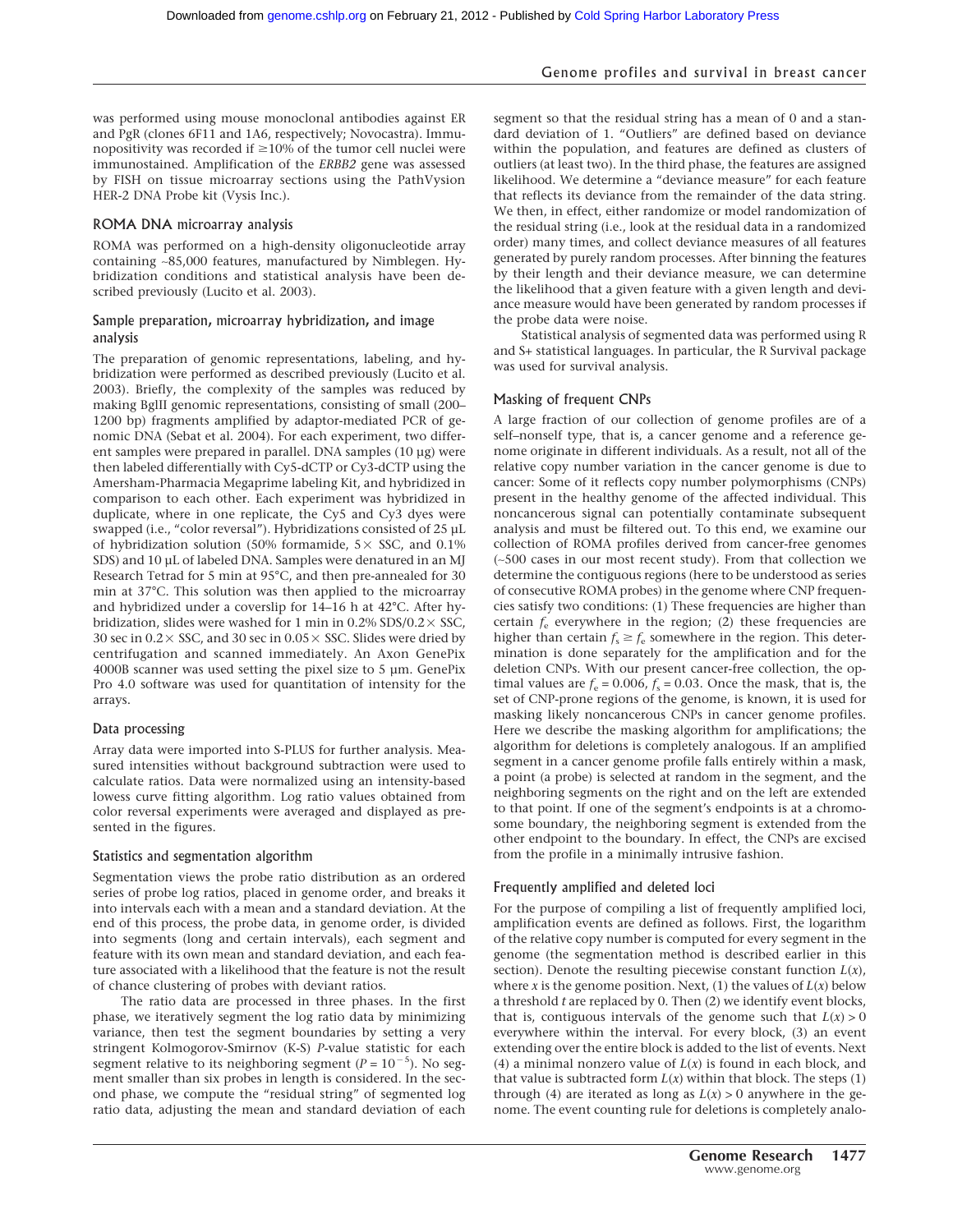gous, with obvious sign changes made throughout the description. We used a value of 0.1 for *t* in the present study. Once the events have been identified, we compute for every position in the genome an event density measure, defined as the sum of inverse lengths of all the events containing that position. We then identify positions with the highest event density in every chromosome arm.

#### Fluorescence in situ hybridization

FISH analysis was performed using interphase cells, and probes were prepared either from BACs or amplified from specific genomic regions by PCR. Based on the human genome sequence, primers (1–2 kb in length) were designed from the repeat-masked sequence of each CNP interval, and limited to an interval no larger than 100 kb. For each probe, a total of 20–25 different fragments were amplified, then pooled, and purified by ethanol precipitation. Probe DNA was then labeled by nick translation with SpectrumOrange or SpectrumGreen (Vysis Inc.). Denaturation of probe and target DNA was performed for 5 min at 90°C, followed by hybridization in a humidity chamber overnight at 47°C. The cover glasses were then removed, and the slides were washed in  $2 \times$  SSC for 10 min at 72°C, and slides were dehydrated in graded alcohol. The slides were mounted with antifade mounting medium containing DAPI (4', 6-diamino-2phenylindole; Vectashield) as a counterstain for the nuclei. Evaluation of signals was carried out in an epifluorescence microscope. Selected cells were photographed in a Zeiss Axioplan 2 microscope equipped with an Axio Cam MRM CCD camera and Axio Vision software.

#### Probe design for FISH

Hybridization probes for FISH were constructed in one of two methods. For the interdigitation analysis, probes were created from bacterial artificial chromosomes (BAC) selected using the UCSD Genome Browser. For the determination of copy number in the deletions and amplifications of the aneuploid tumors, probes were made with PCR amplification of primers identified through the PROBER algorithm designed in this laboratory (Navin et al. 2006). Genomic sequences of 100 kb containing target amplifications were tiled with 50 probes (800–1400 bp).

Oligonucleotide primers were ordered in 96-well plates from Sigma Genosys and resuspended to 25 µM. Probes were amplified with the PCR Mastermix kit from Eppendorf (Cat. 0,032,002.447) from EBV immortalized cell line DNA (Chp-Skn-1) DNA (100 ng) with 55°C annealing, 72°C extension, 2 min extension time, and 23 cycles. Probes were purified with Qiagen PCR purification columns (Cat. 28,104) and combined into a single probe cocktail (10–25 µg total probes) for dye labeling and Metaphase/ Interphase FISH.

#### Measurement of DNA content

The ploidy of each tumor was determined by measurement of DNA content using Feulgen photocytometry (Forsslund and Zetterberg 1990; Forsslund et al. 1996) The optical densities of the nuclei in a sample are measured and a DNA index is calculated and displayed as a histogram (Kronenwett et al. 2004) Normal cells and diploid tumors display a major peak at 2c DNA content with a smaller peak of  $G_2$ -phase replicating cells that corresponds to the mitotic index. Highly aneuploid tumors display broad peaks that often center on 4c copy number but may include cells from 2c to 6c or above.

#### Patient consent

KI samples were collected from patients undergoing radical mastectomy at the Karolinska Insitutet between 1984 and 1991. This project was approved by the Ethical Committee of the Karolinska Institute, Stockholm, Sweden (772003). Samples in the OMS set were collected during 1995–1998 after informed written consent and analysis protocols approved by the Regional Committee for Research Ethics, Health Region II, Oslo, Norway (approval S97103).

#### Acknowledgments

This work was supported by grants to M.W. from the National Institutes of Health 5R01-CA078544-07; Department of the Army W81XWH04-1-0477; W81XWH-05-1-0068; W81XWH-04-0905; The Simons Foundation; Miracle Foundation; Breast Cancer Research Foundation; Long Islanders Against Breast Cancer; West Islip Breast Cancer Foundation; Long Island Breast Cancer (1 in 9); Elizabeth McFarland Breast Cancer Research Grant; and Breast Cancer Help Inc. M.W. is an American Cancer Society Research Professor. This work was supported by grants to A.Z. from the Swedish Cancer Society (grant number 0046-B05-39XBC), from the Stockholm Cancer Society (grant number 03:17), and from the Swedish Research Council (grant number K2006-31X-20081- 01-3). The OMS study has been supported by the Norwegian Cancer Society. We are also grateful for critical review by Knut Liestøl, Institute for Informatics, University of Oslo and for useful comments by Xiaoyue Zhao, Cold Spring Harbor Laboratory.

#### References

- Ahr, A., Karn, T., Solbach, C., Seiter, T., Strebhardt, K., Holtrich, U., and Kaufmann, M. 2002. Identification of high risk breast-cancer
- patients by gene expression profiling. *Lancet* **359:** 131–132. Albertson, D.G. 2003. Profiling breast cancer by array CGH. *Breast Cancer Res. Treat.* **78:** 289–298.
- Al Kuraya, K., Schraml, P., Torhorst, J., Tapia, C., Zaharieva, B., Novotny, H., Spichtin, H., Maurer, R., Mirlacher, M., Kochli, O., et al. 2004. Prognostic relevance of gene amplifications and coamplifications in breast cancer. *Cancer Res.* **64:** 8534–8540.
- Balmain, A., Gray, J., and Ponder, B. 2003. The genetics and genomics of cancer. *Nat. Genet.* **33:** 238–244.
- Berns, E.M., de Klein, A., van Putten, W.L., van Staveren, I.L., Bootsma, A., Klijn, J.G., and Foekens, J.A. 1995. Association between RB-1 gene alterations and factors of favourable prognosis in human breast cancer, without effect on survival. *Int. J. Cancer* **64:** 140–145.
- Chunder, N., Mandal, S., Roy, A., Roychoudhury, S., and Panda, C.K. 2004. Analysis of different deleted regions in chromosome 11 and their interrelations in early- and late-onset breast tumors: Association with cyclin D1 amplification and survival. *Diagn. Mol. Pathol.* **13:** 172–182.
- Coquelle, A., Pipiras, E., Toledo, F., Buttin, G., and Debatisse, M. 1997. Expression of fragile sites triggers intrachromosomal mammalian gene amplification and sets boundaries to early amplicons. *Cell* **89:** 215–225.
- Daruwala, R.S., Rudra, A., Ostrer, H., Lucito, R., Wigler, M., and Mishra, B. 2004. A versatile statistical analysis algorithm to detect genome copy number variation. *Proc. Natl. Acad. Sci.* **101:** 16292–16297.
- DePinho, R.A. and Polyak, K. 2004. Cancer chromosomes in crisis. *Nat. Genet.* **36:** 932–934.
- Edén, P., Ritz, C., Rose, C., Ferno, M., and Peterson, C. 2004. "Good Old" clinical markers have similar power in breast cancer prognosis as microarray gene expression profilers. *Eur. J. Cancer* **40:** 1837–1841.
- Forsslund, G. and Zetterberg, A. 1990. Ploidy level determinations in high-grade and low-grade malignant variants of prostatic carcinoma. *Cancer Res.* **50:** 4281–4285.
- Forsslund, G., Nilsson, B., and Zetterberg, A. 1996. Near tetraploid prostate carcinoma. Methodologic and prognostic aspects. *Cancer* **78:** 1748–1755.
- Garcia, M.J., Pole, J.C., Chin, S.F., Teschendorff, A., Naderi, A., Ozdag, H., Vias, M., Kranjac, T., Subkhankulova, T., Paish, C., et al. 2005. A 1 Mb minimal amplicon at 8p11-12 in breast cancer identifies new